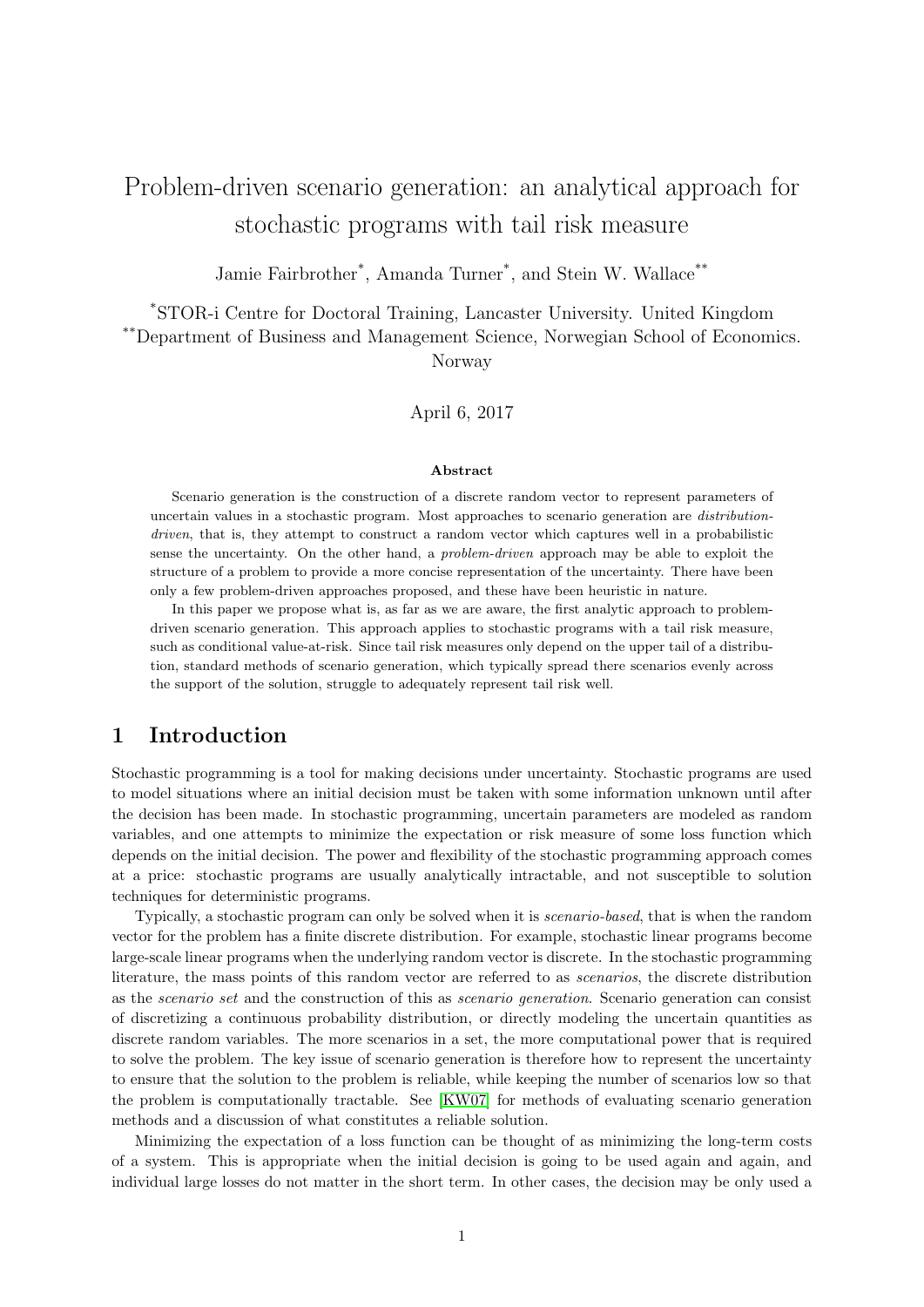few times, and the occurrence of large losses may lead to bankruptcy. In this latter case, minimizing the expectation alone is not appropriate as this does not necessarily mitigate against the possibility of large losses. One possible action of recourse is to use a *risk measure* which penalises in some way the likelihood and severity of potential large losses. In these problems we try to find a decision which appropriately balances the expectation against the risk.

In this paper we are interested in problems which use *tail risk measures*. A precise definition of a tail-risk measure will be given in Section [2.](#page-2-0) But for now, one can think of a tail risk measure as a function of a random variable which only depends on the upper tail of its distribution function. Examples of tail risk measure include the Value-at-Risk [\[Jor96\]](#page-21-1) and the Conditional Value-at-Risk [\[RU00\]](#page-21-2), both of which are commonly used in financial contexts. Scenario generation is particularly challenging in the presence of a tail risk measure. Since these risk measures only depend on the upper tail tail of a distribution, standard methods for scenario generation, which spread their scenarios evenly across the support of the distribution, struggle to adequately represent the tail risk.

A common approach to scenario generation is to fit a statistical model to the uncertain problem parameters and then generate a random sample from this for the scenario set. This has desirable asymptotic properties [\[KR93,](#page-21-3) [Sha03\]](#page-21-4), but may require large sample sizes to ensure the reliability of the solutions it yields. This can be mitigated somewhat by using variance reduction techniques such as stratified sampling and importance sampling [\[LSW06\]](#page-21-5). Sampling also has the advantage that it can be used to construct confidence intervals on the true solution value [\[MMW99\]](#page-21-6). Another approach is to construct a scenario set whose distance from the true distribution, with respect to some probability metric, is small [\[Pfl01,](#page-21-7) [HR09\]](#page-21-8). These approaches tend to yield better and much more stable solutions to stochastic programs than does sampling.

A characteristic of both of these approaches to scenario generation is that they are distribution-based; that is, they only aim to approximate a distribution and are divorced from the stochastic program for which they are producing scenarios. By exploiting the structure of a problem, it may be possible to find a more parsimonious representation of the uncertainty. Note that such a problem-based approach may not yield a discrete distribution which is close to the true distribution in a probabilistic sense; the aim is only to find a discrete distribution which yields a high quality solution to our problem.

A set of approaches which move away from the purely distribution-based paradigm of scenario generation are constructive methods. In these approaches, the modeler does not use a full probability distribution for the uncertain problem parameters, but specifies a set of target statistical properties they believe the are important for the underlying optimization problem, and generates a scenario set with these target properties. This approach was first proposed in [\[HW01\]](#page-21-9), where it is postulated that the solution to a stochastic program will depend largely on a small set of statistical properties of the random variables, specific to that problem. That is, if we can generate a scenario set with the required properties, this should yield good solutions in our stochastic program even if the true distribution is significantly different. For example, it is known that for the classical Markowitz problem [\[Mar52\]](#page-21-10) the first two moments of the return distributions determine exactly the solution. Constructive approaches have gained much popularity because they simplify the stochastic modeling of the uncertain parameters. Other constructive approaches can be found in [\[HKW03\]](#page-21-11), and [\[KW11\]](#page-21-12). However, the major draw-back with constructive approaches is that it is not always clear which properties are important for a given problem.

There are only a few cases of problem-driven scenario generation in the literature and these are somewhat heuristic in nature. Constructive scenario generation methods can be considered problemdriven in the sense that a given stochastic program may only react to certain statistical properties. However, as we explained, an empirical investigation must be carried out to to identify which properties are important, and in reality these methods are often used as a convenient way of modeling the uncertain quantities. Other notable examples from the literature are the importance sampling approach in [\[DG90\]](#page-20-0) which constructs a sampler from the loss function, and more recently, a scenario reduction approach [\[FR14\]](#page-20-1) based on clustering scenarios which behave similarly with respect to the problem. The application in [\[ZW15\]](#page-22-0) uses a problem-driven approach where the constructed scenario set is markedly different from the underlying distribution in the probabilistic sense.

In this paper, we present what is, as far as we are aware, the first truely analytical example of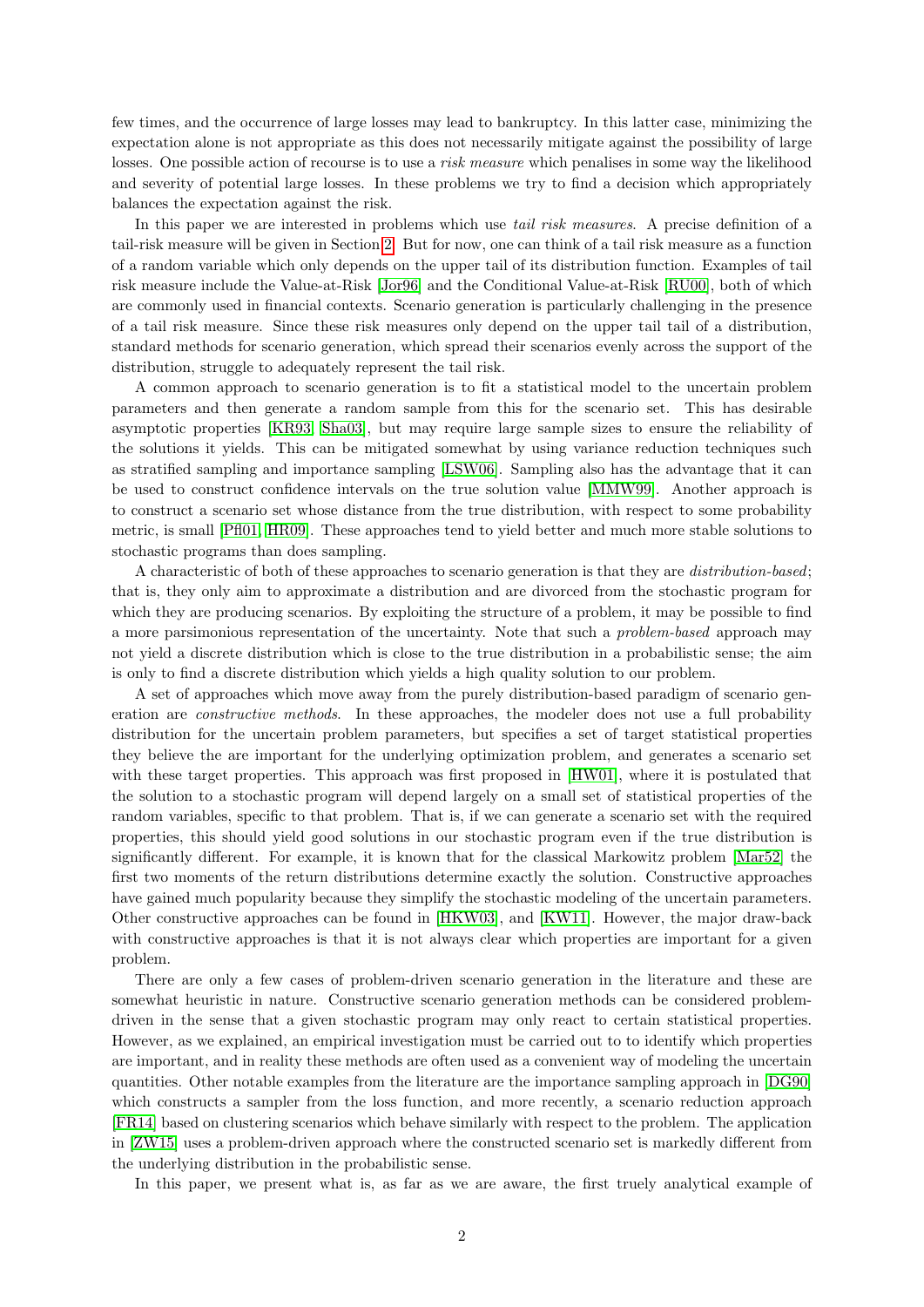problem-driven scenario generation. This approach is applicable to stochastic programs which use tail risk measures. We observe that the value of any tail risk measure depends only on scenarios confined to an area of the distribution that we call the risk region. This means that all scenarios that are not in the risk region can be aggregated into a single point. By concentrating scenarios in the risk region, we can calculate the value of a tail risk measure more accurately.

The idea that in stochastic programs with tail risk measures some scenarios do not contribute to the calculation of the tail-risk measure was also exploited in [\[GBM12\]](#page-20-2). However, they propose a solution algorithm rather than a method of scenario generation. Their approach is to iteratively solve the problem with a subset of scenarios, identify the scenarios which have loss in the tail, update their scenario set appropriately and resolve, until the true solution has been found. Their method has the benefit that it is not distribution dependent. On the other hand, their method works for only the  $\beta$ -CVaR risk measure, while our approach works in principle for any tail risk measure.

In general, finding a risk region is difficult as it is determined by both the problem and the distribution of the uncertain parameters. Therefore, we derive risk regions for two classes of problem as a proof-ofconcept of our methodology. The first class of problems are those with monotonic loss functions which occur naturally in the context of network design. The second class are portfolio selection problems. For both cases, we implement our methodology and run numerical tests.

This paper is organized as follows: in Section [2](#page-2-0) we define tail risk measures and their associated risk regions; in Section [3](#page-7-0) we discuss how these risk regions can be exploited for the purposes of scenario generation and scenario reduction; in Section [4](#page-9-0) we prove that our scenario generation method is consistent with sampling, in Sections [5](#page-13-0) and [6](#page-15-0) we derive risk regions for the two classes of problems described above; in Section [7](#page-18-0) we present numerical tests; finally in Section [8](#page-19-0) we summarize our results make some concluding remarks.

# <span id="page-2-0"></span>2 Tail risk measures and risk regions

In this section we define the core concepts related to our scenario generation methodology, and prove some results relating to these. Specifically, in Section [2.1](#page-2-1) we formally define tail-risk measures of random variables and in Section [2.2](#page-3-0) we define risk regions and present some key results related to these.

### <span id="page-2-1"></span>2.1 Tail risk of random variables

In our set-up we suppose we have some random variable representing an uncertain loss. For our purposes, we take a risk measure to be any function of a random variable<sup>[1](#page-2-2)</sup>. The following formal definition is taken from [\[Tas02\]](#page-22-1).

**Definition 2.1** (Risk Measure). Let  $(\Omega, \mathcal{F}, \mathbb{P})$  be a probability space, and V be a non-empty set of F-measurable real-valued random variables<sup>[2](#page-2-3)</sup>. Then, a risk measure is some function  $\rho: V \to \mathbb{R} \cup \{\infty\}.$ 

For a risk measure to be useful, it should in some way penalize potential large losses. For example, in the classical Markowitz problem [\[Mar52\]](#page-21-10), one aims to minimize the variance of the return of a portfolio. By choosing a portfolio with a low variance, we reduce the probability of larges losses as a direct consequence of Chebyshev's inequality (see for instance [\[Bil95\]](#page-20-3)). Various criteria for risk measures have been proposed; in [\[ADEH99\]](#page-20-4) a coherent risk measure is defined to be a risk measure which satisfies axioms such as positive homogeneity and subadditivity; another perhaps desirable criterion for risk measures is that the risk measure is consistent with respect to first and second order stochastic dominance, see [\[OR02\]](#page-21-13) for instance.

Besides not satisfying some of the above criteria, a major drawback with using variance as a measure is that it penalizes all large deviations from the mean, that is, it penalizes large profits as well as large losses. This motivates the idea of using risk measures which depend only on the upper tail of the loss

<span id="page-2-2"></span><sup>&</sup>lt;sup>1</sup>The recent paper [\[RU13\]](#page-21-14) which proposes a general framework for measures of risk and deviation, gives the following more specific characterization: a risk measure  $\rho$  should "model X as "adequately"  $\leq C$  by the inequality  $\rho(Z) \leq C$ ", where C is some loss one wishes not to exceed.

<span id="page-2-3"></span><sup>&</sup>lt;sup>2</sup>We implicitly assume throughout that  $V$  is large enough to contain all constructed random variables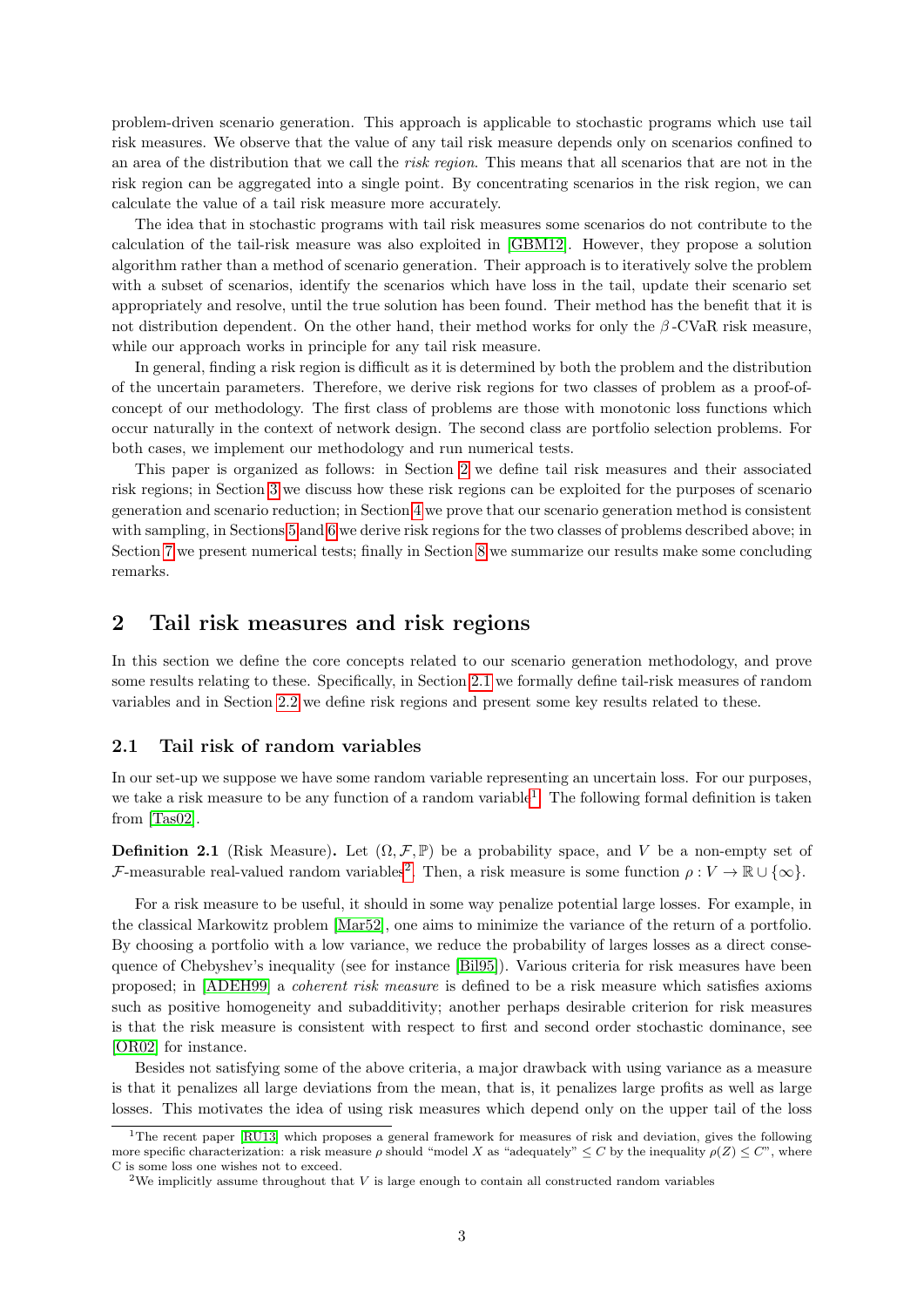distribution. The upper tail is the restriction of the distribution function to outcomes with a loss greater than or equal to some quantile. We recall the definition of quantile function before stating the formal definition of tail risk measure.

**Definition 2.2** (Quantile Function). Suppose Z is a random variable with distribution function  $F_Z$ . Then the generalized inverse distribution function, or *quantile function* is defined as follows:

$$
F_Z^{-1} : (0,1] \to \mathbb{R} \cup \{\infty\}
$$

$$
\beta \mapsto \inf\{x \in \mathbb{R} : F_Z(x) \ge \beta\}.
$$

**Definition 2.3** (Tail Risk Measure). Let  $\rho_{\beta}: V \to \mathbb{R} \cup \{\infty\}$  be a risk measure as above, then  $\rho_{\beta}$  is a β-tail risk measure if  $ρ_β(Z)$  depends only on the restriction of quantile function of Z above  $β$ , in the sense that if W and Z are random variables with  $F_Z^{-1}|_{[\beta,1]} \equiv F_Z^{-1}|_{[\beta,1]}$  then  $\rho_\beta(Z) = \rho_\beta(W)$ .

To show that  $\rho_\beta$  is a  $\beta$ -tail risk measure, we must show that  $\rho_\beta(Z)$  can be written as a function of the quantile function above or equal to  $\beta$ . Two very popular tail risk measures are the value-at-risk [\[Jor96\]](#page-21-1) and the conditional value-at-risk [\[RU02\]](#page-21-15):

**Example 2.4** (Value at risk). Let Z be a random variable, and  $0 < \beta < 1$ . Then, the  $\beta$ -VaR for Z is defined to be the  $\beta$ -quantile of Z:

$$
\beta\operatorname{-VaR}(Z):=F_Z^{-1}(\beta).
$$

**Example 2.5** (Conditional value at risk). Let Z be a random variable, and  $0 < \beta < 1$ . Then, the β -CVaR can be thought roughly as the conditional expectation of a random variable above its β-quantile. The following alternative characterization of  $\beta$ -CVaR [\[AT02\]](#page-20-5) shows directly that it is a  $\beta$ -tail risk measure.

$$
\beta \text{-CVaR}(Z) = \int_{\beta}^{1} F_Z^{-1}(u) \ du.
$$

The observation that we exploit for this work is that very different random variables will have the same  $\beta$ -tail risk measure as long as their  $\beta$ -tails are the same.

When showing that two distributions have the same  $\beta$ -tails, it is convenient to use distribution functions rather than quantile functions. An equivalent condition for showing that two random variables Z<sub>1</sub> and Z<sub>2</sub> have the same  $\beta$ -tail, that is  $F_{Z_1}^{-1}(u) = F_{Z_2}^{-1}(u)$  for all  $\beta \le u \le 1$ , is the following:

$$
F_{Z_1}^{-1}(\beta) = F_{Z_2}^{-1}(\beta) \text{ and } F_{Z_1}(z) = F_{Z_2}(z) \text{ for all } z \ge F_{Z_1}^{-1}(\beta). \tag{1}
$$

### <span id="page-3-0"></span>2.2 Risk regions

In the optimization context we suppose that the loss depends on some decision  $x \in \mathcal{X} \subseteq \mathbb{R}^k$  and the outcome of some latent random vector Y with support  $\mathcal{Y} \subseteq \mathbb{R}^d$ , defined on a probability space  $(\Omega, \mathcal{F}, \mathbb{P})$ , and which is independent of x. That is, we suppose our loss is determined by some function,  $f: \mathcal{X} \times \mathbb{R}^d \to \mathbb{R}$ , which we refer to as the loss function. For a given decision  $x \in \mathcal{X}$ , the random variable associated with the loss is thus  $f(x, Y)$ .

To avoid repeated use of cumbersome notation we introduce the following short-hand for distribution and quantile functions:

$$
F_x(z) := F_{f(x,Y)}(z) = \mathbb{P}(f(x,Y) \leq z),
$$
  
\n
$$
F_x^{-1}(\beta) := F_{f(x,Y)}^{-1}(\beta) = \inf\{z \in \mathbb{R} : F_x(z) \geq \beta\}.
$$

Since tail risk measures depend only on those outcomes which are in the  $\beta$ -tail, we aim to identify which outcomes lead to a loss in the  $\beta$ -tails for a feasible decision.

**Definition 2.6** (Risk region). For  $0 < \beta < 1$  the  $\beta$ -risk region with respect to the decision  $x \in \mathcal{X}$  is defined as follows:

$$
\mathcal{R}_x(\beta) = \{ y \in \mathbb{R}^d : F_x(f(x, y)) \ge \beta \},\
$$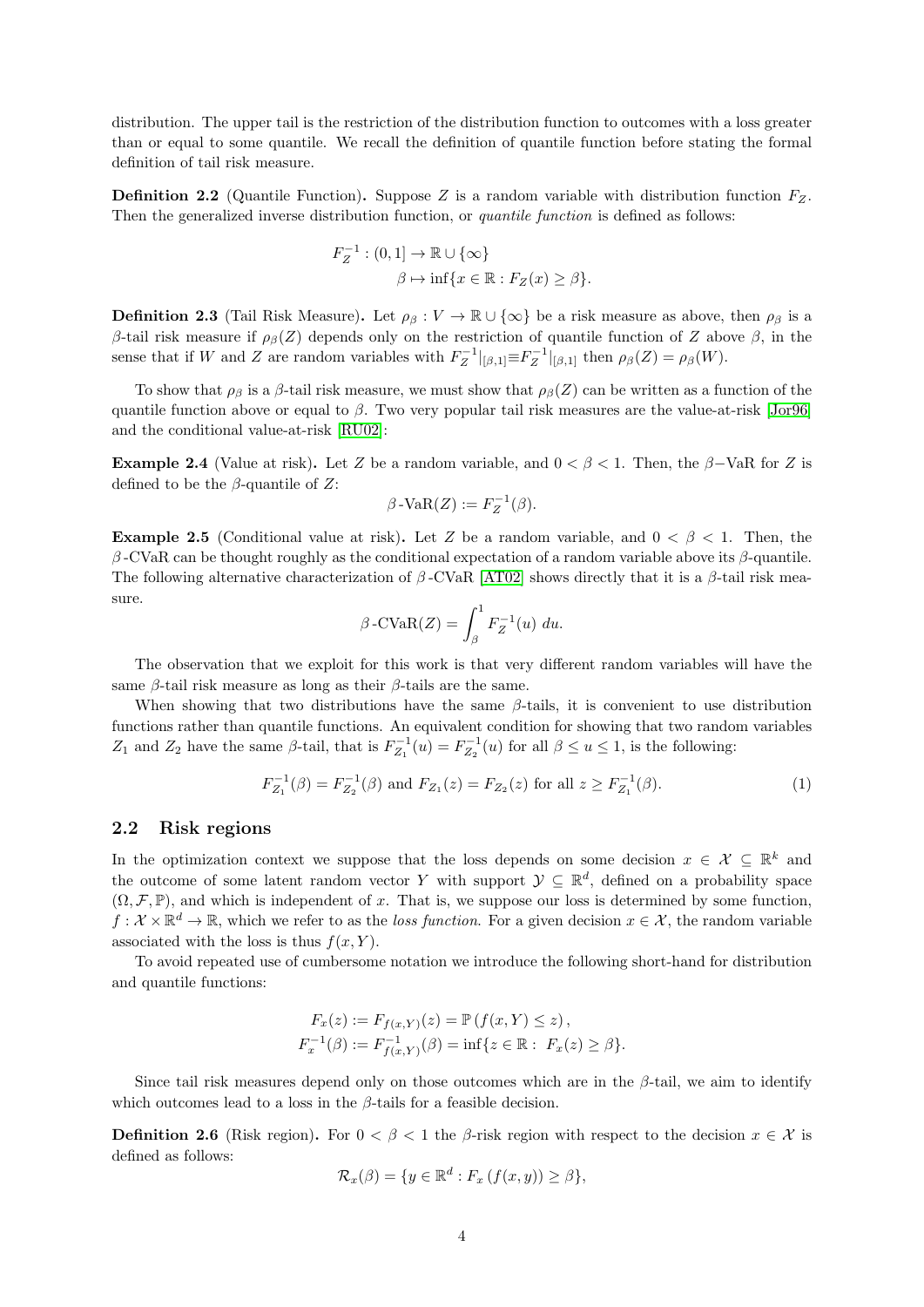or equivalently

$$
\mathcal{R}_x(\beta) = \{ y \in \mathbb{R}^d : f(x, y) \ge F_x^{-1}(\beta) \}. \tag{2}
$$

The risk region with respect to the feasible region  $\mathcal{X} \subset \mathbb{R}^k$  is defined to be:

<span id="page-4-4"></span>
$$
\mathcal{R}_{\mathcal{X}}(\beta) = \bigcup_{x \in \mathcal{X}} \mathcal{R}_{x}(\beta). \tag{3}
$$

The complement of this region is called the *non-risk region*. This can also be written

<span id="page-4-7"></span><span id="page-4-6"></span><span id="page-4-5"></span>
$$
\mathcal{R}_{\mathcal{X}}(\beta)^c = \bigcap_{x \in \mathcal{X}} \mathcal{R}_x(\beta)^c.
$$
 (4)

The following basic properties of the risk region follow directly from the definition.

$$
(i) \ 0 < \beta' < \beta < 1 \ \Rightarrow \ \mathcal{R}_{\mathcal{X}}(\beta) \subseteq \mathcal{R}_{\mathcal{X}}(\beta');
$$

(ii) 
$$
\mathcal{X}' \subset \mathcal{X} \Rightarrow \mathcal{R}_{\mathcal{X}'}(\beta) \subseteq \mathcal{R}_{\mathcal{X}}(\beta);
$$
\n(6)

(iii) If  $y \mapsto f(x, y)$  is upper semi-continuous then  $\mathcal{R}_x(\beta)$  is closed and  $\mathcal{R}_x(\beta)^c$  is open. (7)

We now state a technical property and prove that this ensures the distribution of the random vector in a given region completely determines the value of a tail risk measure. In essence, this condition ensures that there is enough mass in the set to ensure that the  $\beta$ -quantile does not depend on the probability distribution outside of it.

**Definition 2.7** (Aggregation condition). Suppose that  $\mathcal{R}_{\mathcal{X}}(\beta) \subseteq \mathcal{R} \subset \mathbb{R}^d$  and that for all  $x \in \mathcal{X}, \mathcal{R}$ satisfies the following condition:

<span id="page-4-3"></span>
$$
\mathbb{P}\left(Y \in \{y : z' < f(x, y) \le F_x^{-1}(\beta)\} \cap \mathcal{R}\right) > 0 \qquad \forall \ z' < F_x^{-1}(\beta). \tag{8}
$$

Then  $\mathcal R$  is said to satisfy the  $\beta$ -aggregation condition.

The motivation for the term *aggregation condition* comes from Theorem [2.8](#page-4-0) which follows. This result ensures that if a set satisfies the aggregation condition then we can transform the probability distribution of Y so that all the mass in the complement of this set can be aggregated into a single point without affecting the value of the tail risk measure. This property is particularly relevant to scenario generation as if we have such a set, then all scenarios which it does not contain can be aggregated, reducing the size of the stochastic program.

<span id="page-4-0"></span>**Theorem 2.8.** Suppose that  $\mathcal{R}_{\mathcal{X}}(\beta) \subseteq \mathcal{R} \subset \mathbb{R}^d$  satisfies the  $\beta$ -aggregation condition and that  $\tilde{Y}$  is a random vector for which

<span id="page-4-1"></span>
$$
\mathbb{P}\left(Y \in \mathcal{A}\right) = \mathbb{P}\left(\tilde{Y} \in \mathcal{A}\right) \qquad \text{for any measurable } \mathcal{A} \subseteq \mathcal{R}.\tag{9}
$$

Then for any tail risk measure  $\rho_\beta$  we have  $\rho_\beta(f(x, Y)) = \rho_\beta\left(f(x, \tilde{Y})\right)$  for all  $x \in \mathcal{X}$ .

*Proof.* Fix  $x \in \mathcal{X}$ . To show that  $\rho_{\beta}(f(x, Y)) = \rho_{\beta}(f(x, \tilde{Y}))$  we must show that the  $\beta$ -quantile and the β-tail distributions of  $f(x, Y)$  and  $f(x, \tilde{Y})$  are the same. The following two conditions are necessary and sufficient for this to occur:

$$
F_x(z) = F_{f(x, \tilde{Y})}(z) \ \ \forall \ z \geq F_x^{-1}(\beta) \ \text{and} \ F_{f(x, \tilde{Y})}(z) < \beta \ \ \forall \ z < F_x^{-1}(\beta).
$$

In the first case suppose that  $z' \geq F_x^{-1}(\beta)$ . Note that as a direct consequence of [\(9\)](#page-4-1) we have

<span id="page-4-2"></span>
$$
\mathbb{P}\left(Y \in \mathcal{B}\right) = \mathbb{P}\left(\tilde{Y} \in \mathcal{B}\right) \quad \text{for any } \mathcal{B} \supseteq \mathcal{R}^c. \tag{10}
$$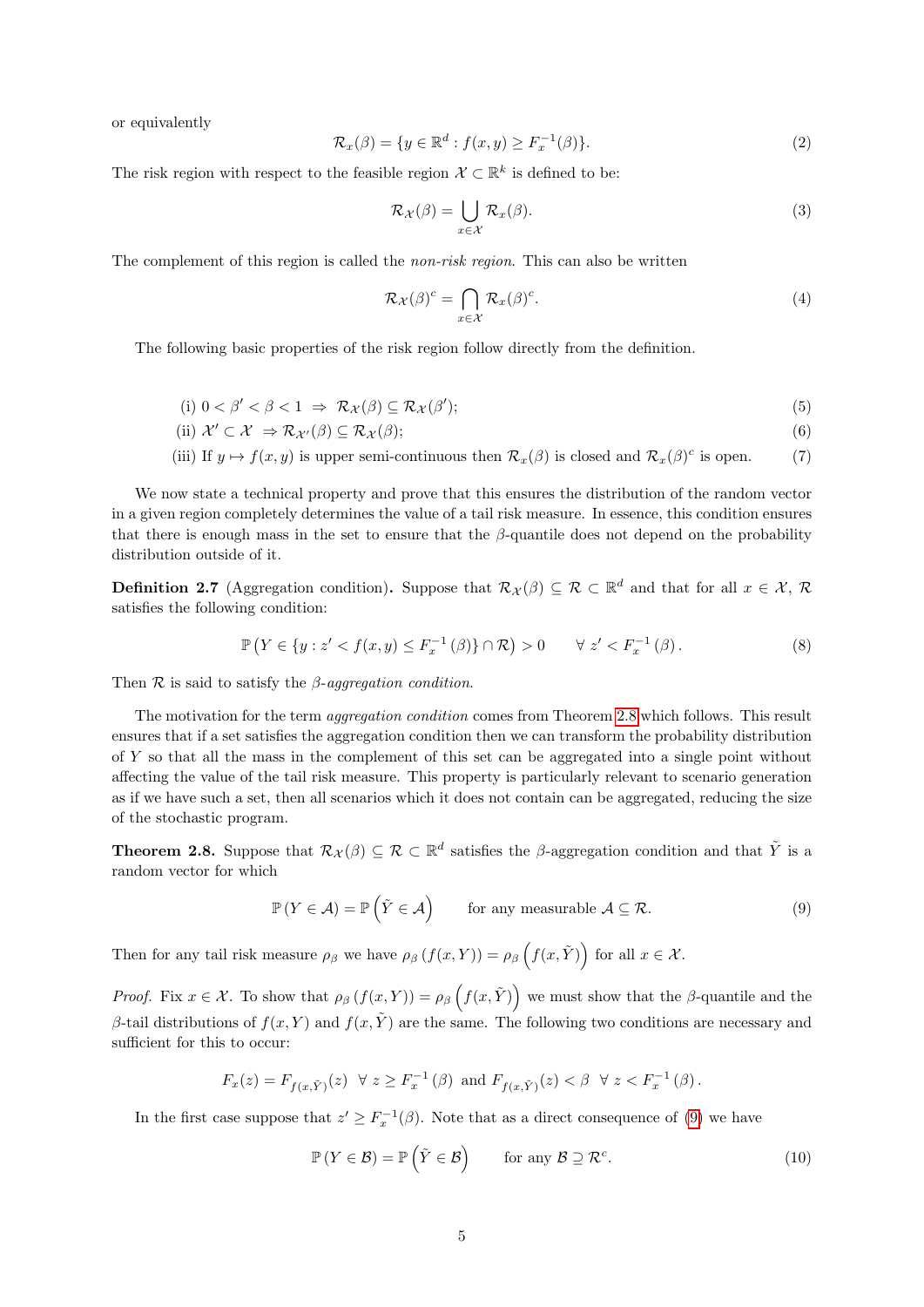Now,

$$
F_{f(x,\tilde{Y})}(z') = \mathbb{P}\left(\tilde{Y} \in \{y : f(x,y) \le z'\}\right)
$$
  
\n
$$
= \mathbb{P}\left(\tilde{Y} \in \underbrace{\mathcal{R}^c \cap \{y : f(x,y) \le z'\}}_{=\mathcal{R}^c}\right) + \mathbb{P}\left(\tilde{Y} \in \underbrace{\mathcal{R} \cap \{y : f(x,Y) \le z'\}}_{\subset \mathcal{R}}\right)
$$
  
\n
$$
= \mathbb{P}\left(Y \in \mathcal{R}^c\right) + \mathbb{P}\left(Y \in \mathcal{R} \cap \{y : f(x,y) \le z'\}\right) \qquad \text{by (9) and (10)}
$$
  
\n
$$
= \mathbb{P}\left(Y \in \{y : f(x,y) \le z'\}\right) = F_x(z') \qquad \text{as required.}
$$

Now suppose  $z' < F_x^{-1}(\beta)$ . There are two subcases; in the first instance we assume  $\mathbb{P}\left(f(x,Y) = F_x^{-1}(\beta)\right) > 0$ , then we have:

$$
F_{f(x,\tilde{Y})}(z') \le \mathbb{P}\left(f(x,\tilde{Y}) < F_x^{-1}(\beta)\right)
$$
\n
$$
= \mathbb{P}\left(f(x,Y) < F_x^{-1}(\beta)\right) < \beta \qquad \text{as required.}
$$

In the case where  $\mathbb{P}\left(f(x,Y)=F_x^{-1}(\beta)\right)=0$  we have:

$$
F_{f(x,\tilde{Y})}(z') = \mathbb{P}\left(\tilde{Y} \in \{y : f(x,y) \leq z'\}\right) \leq \mathbb{P}\left(\tilde{Y} \in \mathcal{R}^c \cup \{y : f(x,y) \leq z'\}\right)
$$
  
\n
$$
= \mathbb{P}\left(\tilde{Y} \in \underbrace{\{y : f(x,y) \leq F_x^{-1}(\beta)\}}_{\supseteq \mathcal{R}^c}\right) - \mathbb{P}\left(\tilde{Y} \in \underbrace{\mathcal{R} \cap \{y : z' < f(x,y) \leq F_x^{-1}(\beta)\}}_{\supseteq \mathcal{R}}\right)
$$
  
\n
$$
= \mathbb{P}\left(Y \in \{y : f(x,y) \leq F_x^{-1}(\beta)\}\right) - \mathbb{P}\left(Y \in \mathcal{R} \cap \{y : z' < f(x,y) \leq F_x^{-1}(\beta)\}\right) \qquad \text{by (9) and (10)}
$$
  
\n
$$
< \mathbb{P}\left(Y \in \{y : f(x,y) \leq F_x^{-1}(\beta)\}\right) \qquad \text{by (8)}
$$
  
\n
$$
= \beta \qquad \text{since } \mathbb{P}\left(f(x,Y) = F_x^{-1}(\beta)\right) > 0
$$

as required.

The  $\beta$ -aggregation condition is difficult to verify directly. The following shows that it immediately holds for  $\mathcal{R}_{\mathcal{X}}(\beta')$  when  $\beta' < \beta$ .

**Proposition 2.9.** Suppose  $\beta' < \beta$ . Then,  $\mathcal{R}_{\mathcal{X}}(\beta')$  satisfies the  $\beta$ -aggregation condition. That is for all  $x\in\mathcal{X}$ 

$$
\mathbb{P}\left(Y \in \{y : z' \le f(x,y) \le F_x^{-1}(\beta)\} \cap \mathcal{R}_{\mathcal{X}}(\beta')\right) > 0 \qquad \forall \ z' < F_x^{-1}(\beta).
$$

*Proof.* Fix  $x \in \mathcal{X}$ . We prove this for two cases. In the first case, we assume that  $F_x^{-1}(\beta') = F_x^{-1}(\beta)$ . In this case, the distribution function  $F_x$  has a discontinuity at  $z = F_x^{-1}(\beta)$ , that is  $\mathbb{P}(f(x, Y) = z) > 0$ . Therefore, for  $z' < z$  we have

$$
\mathbb{P}\left(Y \in \{y : z' \le f(x,y) \le F_x^{-1}(\beta)\} \cap \mathcal{R}_{\mathcal{X}}(\beta')\right) \ge \mathbb{P}\left(f(x,Y) = z\right) > 0.
$$

We the second case we assume that  $F_x^{-1}(\beta') < F_x^{-1}(\beta)$ . In this case for all  $F_x^{-1}(\beta') < z' < F_x^{-1}(\beta)$ , we have  $\{y : z' < f(x, y) \le F_x^{-1}(\beta)\} \subset \mathcal{R}_{\mathcal{X}}(\beta')$  and so

$$
\mathbb{P}\left(Y \in \{y : z' \le f(x,y) \le F_x^{-1}(\beta)\} \cap \mathcal{R}_{\mathcal{X}}(\beta')\right) = \mathbb{P}\left(z' \le f(x,Y) \le F_x^{-1}(\beta)\right) > 0.
$$

For convenience, we now drop  $\beta$  from our notation and terminology. Thus, we refer to the  $\beta$ -risk region and β-aggregation condition as simply the risk region and aggregation condition respectively, and write  $\mathcal{R}_{\mathcal{X}}(\beta)$  as  $\mathcal{R}_{\mathcal{X}}$ .

All sets satisfying the aggregation condition must contain the risk region, however, the aggregation condition does not necessarily hold for the risk region itself. It is guaranteed to hold if Y has a discrete

 $\Box$ 

 $\Box$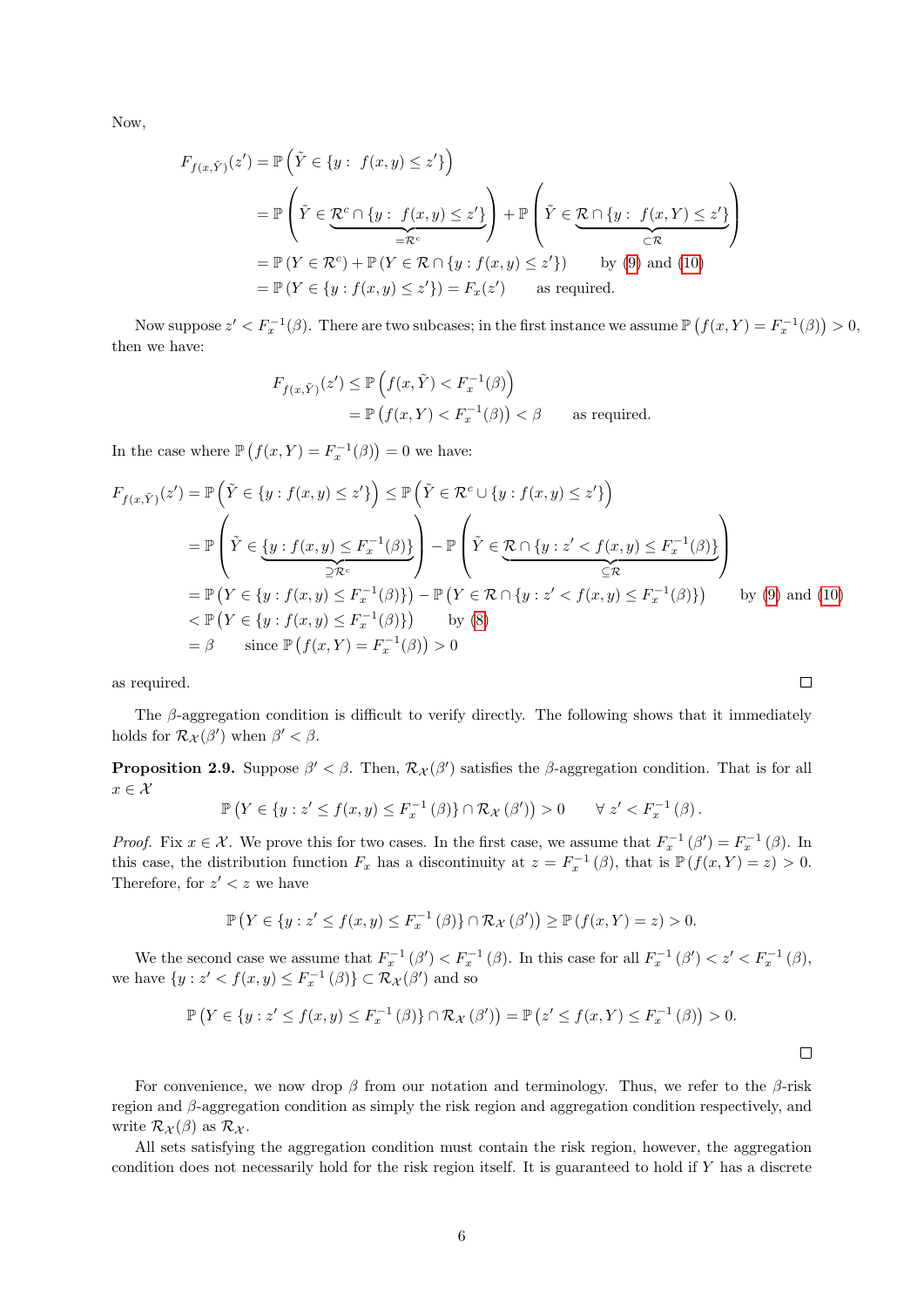distribution, since in this case for all  $x \in \mathcal{X}$  and  $z' < F_x^{-1}(\beta)$  we have:

$$
\mathbb{P}\left(Y \in \{y: z' < f(x,y) \le F_x^{-1}\left(\beta\right)\} \cap \mathcal{R}_{\mathcal{X}}\right) \ge \mathbb{P}\left(f(x,Y) = F_x^{-1}(\beta)\right) > 0.
$$

In the non-discrete case we must impose extra conditions on the problem to avoid some degenerate cases. Recall that  $Y$  denotes the support of the random vector  $Y$ .

<span id="page-6-4"></span>Proposition 2.10. Suppose that Y is continuous and the following conditions hold:

(i) int  $(\mathcal{Y})$  ∩ int  $(\mathcal{R}_{\mathcal{X}})$  is connected

- (ii)  $y \mapsto f(x, y)$  is continuous for all  $x \in \mathcal{X}$
- (iii) For each  $x \in \mathcal{X}$  there exists  $x' \in \mathcal{X}$  such that

<span id="page-6-0"></span>
$$
int(\mathcal{Y}) \cap int(\mathcal{R}_x \cap \mathcal{R}_{x'}) \neq \emptyset \text{ and } int(\mathcal{Y}) \cap int(\mathcal{R}_{x'} \setminus \mathcal{R}_x) \neq \emptyset \tag{11}
$$

Then the risk region  $\mathcal{R}_{\mathcal{X}}$  satisfies the aggregation condition.

Proof. Fix  $x \in \mathcal{X}$  and  $z' < F_x^{-1}(\beta)$ . Pick  $x' \in \mathcal{X}$  such that [\(11\)](#page-6-0) holds. Also, let  $y_0 \in \text{int}(\mathcal{Y}) \cap \text{int}(\mathcal{R}_{x'} \setminus \mathcal{R}_x)$ and  $y_1 \in \text{int}(\mathcal{Y}) \cap \text{int}(\mathcal{R}_{x} \cap \mathcal{R}_{x'})$ . Since  $\text{int}(\mathcal{Y}) \cap \text{int}(\mathcal{R}_{\mathcal{X}})$  is connected there exists continuous path from y<sub>0</sub> to y<sub>1</sub>. That is, there exists  $\gamma : [0,1] \to \text{int}(\mathcal{Y}) \cap \text{int}(\mathcal{R}_{\mathcal{X}})$  such that  $\gamma(0) = y_0$  and  $\gamma(1) = y_1$ . Now,  $f(x, y_0) < F_x^{-1}(\beta)$  and  $f(x, y_1) \ge F_x^{-1}(\beta)$  and so given that  $t \mapsto f(x, \gamma(t))$  is continuous there must exist  $0 < t < 1$  such that  $z' < f(x, \gamma(t)) < F_x^{-1}(\beta)$ . That is, int  $(\mathcal{Y}) \cap \text{int}(\mathcal{R}_{\mathcal{X}}) \cap \{y : z' < f(x, y) < F_x^{-1}(\beta)\}\$ is non-empty. This is a non-empty open set contained in the support of  $Y$  and so has positive probability, hence the aggregation condition holds.  $\Box$ 

The following Proposition gives a condition under which the non-risk region is convex.

<span id="page-6-1"></span>**Proposition 2.11.** Suppose that for each  $x \in \mathcal{X}$  the function  $y \mapsto f(x, y)$  is convex. Then the non-risk region  $\mathcal{R}_{\mathcal{X}}^c$  is convex.

*Proof.* For  $x \in \mathcal{X}$ , if  $y \mapsto f(x, y)$  is convex then the set  $\mathcal{R}_x^c = \{y \in \mathbb{R}^d : f(x, y) < F_x^{-1}(\beta)\}\$  must be convex. The arbitrary intersection of convex sets is convex, hence  $\mathcal{R}_{\chi}^c = \bigcap_{x \in \mathcal{X}} \mathcal{R}_x^c$  is convex.

This convexity condition is held by a large class of stochastic programs, for instance, all two-stage linear recourse problems with fixed recourse will have this property (see, for instance,[\[BL97\]](#page-20-6)).

The random vector in the following definition plays a special role in our theory.

<span id="page-6-2"></span>**Definition 2.12** (Aggregated random vector). For some set  $\mathcal{R} \subset \mathbb{R}^d$  satisfying the aggregation condition, the aggregated random vector is defined as follows:

$$
\psi_{\mathcal{R}}(Y) := \begin{cases} Y & \text{if } Y \in \mathcal{R}, \\ \mathbb{E} [Y|Y \in \mathcal{R}^c] & \text{otherwise.} \end{cases}
$$

If we have  $\mathbb{E}[Y|Y \in \mathcal{R}^c] \in \mathcal{R}^c$  then Theorem [2.8](#page-4-0) guarantees that  $\rho_\beta(f(x, \psi_{\mathcal{R}}(Y))) = \rho_\beta(f(x, Y))$ for all  $x \in \mathcal{X}$ . For example, the conditions of Proposition [2.11](#page-6-1) will guarantee this. As well as preserving the value of the tail risk measure, the function  $\psi_R$  will preserve the expectation for affine loss functions.

<span id="page-6-3"></span>**Corollary 2.13.** Suppose for each  $x \in \mathcal{X}$  the function  $y \mapsto f(x, y)$  is affine and for a set  $\mathcal{R} \subset \mathbb{R}^d$ satisfying the aggregation condition we have that  $\mathbb{E}[Y|Y \in \mathcal{R}^c] \in \mathcal{R}^c$ . Then,

$$
\rho_{\beta}(f(x,\psi_{\mathcal{R}}(Y))) = \rho_{\beta}(f(x,Y)) \text{ and } \mathbb{E}[f(x,\psi_{\mathcal{R}^c}(Y))] = \mathbb{E}[f(x,Y)] \text{ for all } x \in \mathcal{X}.
$$

Proof. The equality of the tail-risk measures follows immediately from Theorem [2.8.](#page-4-0) For the expectation function we have

$$
\mathbb{E} [\psi_{\mathcal{R}}(Y)] = \mathbb{P} (Y \in \mathcal{R}) \mathbb{E} [\psi_{\mathcal{R}}(Y)|Y \in \mathcal{R}] + \mathbb{P} (Y \in \mathcal{R}^{c}) \mathbb{E} [\psi_{\mathcal{R}}(Y)|Y \in \mathcal{R}^{c}]
$$
  
=  $\mathbb{P} (Y \in \mathcal{R}) \mathbb{E} [Y|Y \in \mathcal{R}] + \mathbb{P} (Y \in \mathcal{R}^{c}) \mathbb{E} [Y|Y \in \mathcal{R}^{c}] = \mathbb{E} [Y].$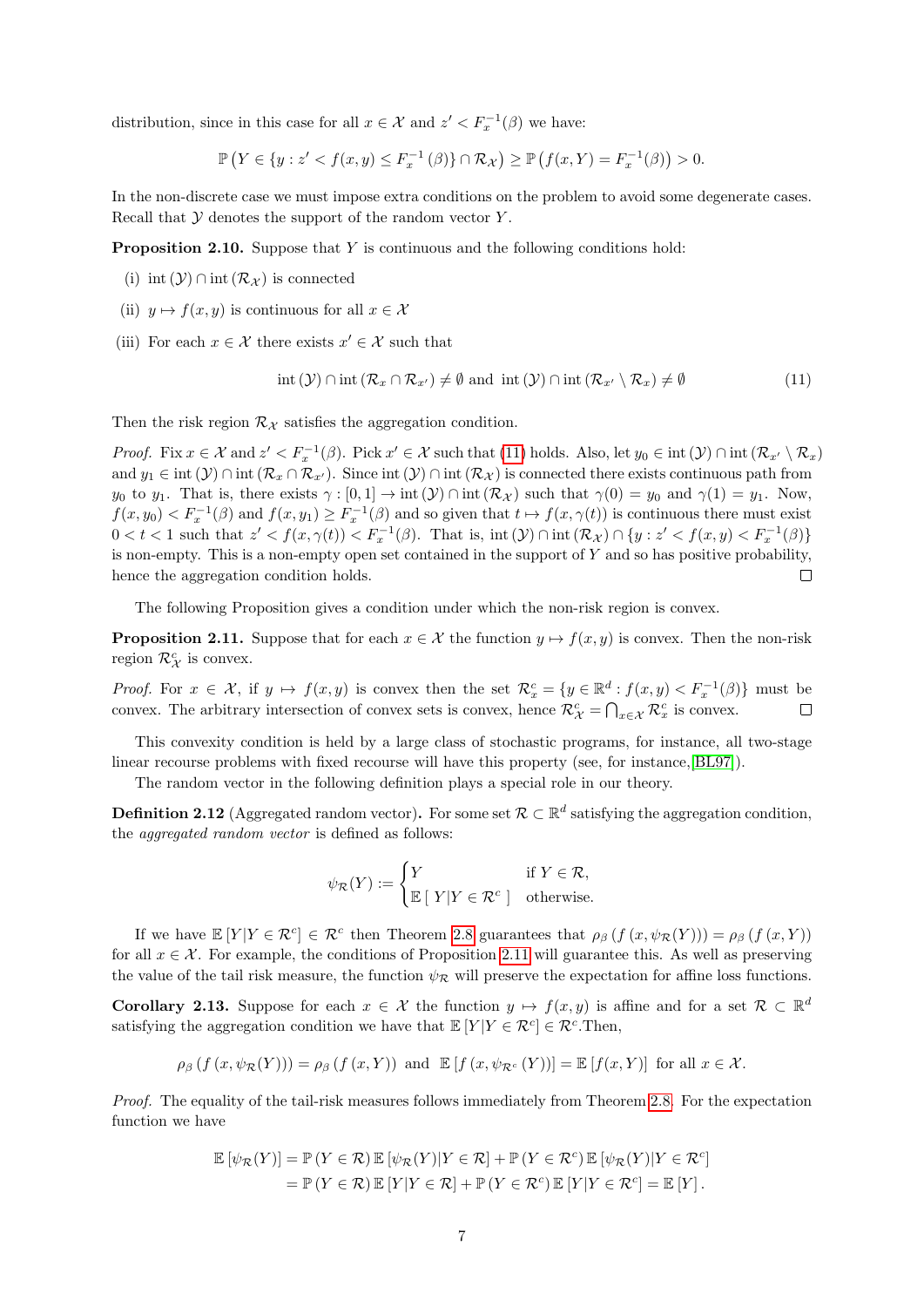Since  $y \mapsto f(x, y)$  is affine this means that

$$
\mathbb{E}[f(x,\psi_{\mathcal{R}}(Y))] = f(x,\mathbb{E}[\psi_{\mathcal{R}}(Y)]) = f(x,\mathbb{E}[Y]) = \mathbb{E}[f(x,Y)].
$$

 $\Box$ 

# <span id="page-7-0"></span>3 Scenario generation

In the previous section, we showed that under mild conditions the value of a tail risk measure only depends on the distribution of outcomes in the risk region. In this section we demonstrate how this feature may be exploited for the purposes of scenario generation and scenario reduction.

We assume throughout this section that our scenario sets are constructed from some underlying probabilistic model from which we can draw independent identically distributed samples. We also assume we have a set  $\mathcal{R} \subset \mathbb{R}^d$  which satisfies the aggregation condition and for which we can easily test membership. We refer to R as a *a conservative risk region*, and its complement  $\mathcal{R}^c$  as the conservative non-risk region or aggregation region. Note that we reserve the symbol  $\mathcal{R}_{\mathcal{X}}$  to denote the exact risk region as defined in [\(3\)](#page-4-4). Our general approach is to prioritize the construction of scenarios in the approximate risk region.

In Section [3.1](#page-7-1) we present and analyse two concrete approaches: aggregation sampling and aggregation reduction. In Section [3.2](#page-8-0) we briefly discuss alternative ways of exploiting risk regions for scenario generation.

#### <span id="page-7-1"></span>3.1 Aggregation sampling and reduction

In *aggregation sampling* the user specifies a number of *risk scenarios*, that is, the number of scenarios to represent the approximate risk region. The algorithm then draws samples from the distribution, storing those samples which lie in the approximate risk region and aggregating those in the aggregation region into a single point. In particular, the samples in the aggregation region are aggregated into their mean. The algorithm terminates when the specified number of risk scenarios has been reached. This is detailed in Algorithm [1.](#page-7-2) In *aggregation reduction* one draws a fixed number of samples from the distribution and then aggregates all those in the aggregation region.

```
input : \mathcal{R} \subset \mathbb{R}^d set satisfying aggregation condition, N_{\mathcal{R}} number of required risk scenarios
 output: \{(y_s, p_s)\}_{s=1}^{N_{\mathcal{R}}+1} scenario set
n_{\mathcal{R}^c} \leftarrow 0, n_{\mathcal{R}} \leftarrow 0, y_{\mathcal{R}^c} = 0;while n_R < N_R do
       Sample new point y;
       if y \in \mathcal{R} then
         \left| \begin{array}{l} n_{\mathcal{R}} \leftarrow n_{\mathcal{R}} + 1; y_{n_{\mathcal{R}}} \leftarrow y; \end{array} \right|end
       else
                n_{\mathcal{R}^c} \leftarrow n_{\mathcal{R}^c} + 1; y_{\mathcal{R}^c} \leftarrow \frac{1}{n_{\mathcal{R}^c} + 1} (n_{\mathcal{R}^c} y_{\mathcal{R}^c} + y)end
end
 foreach i in 1,\ldots,N_\mathcal{R} do p_i \leftarrow \frac{1}{(n_\mathcal{R} c + N_\mathcal{R})};if n_{\mathcal{R}^c} > 0 then
        p_{n_{\mathcal{R}}c+1} \leftarrow \frac{n_{\mathcal{R}}c}{n_{\mathcal{R}}c + \mathcal{N}_{\mathcal{R}}};end
else
       Sample new point y;
       n_{\mathcal{R}^c} \leftarrow 1; y_{N_{\mathcal{R}}+1} \leftarrow y;
end
```

```
p_{N_{\mathcal{R}}+1} \leftarrow \frac{n_{\mathcal{R}^c}}{n_{\mathcal{R}^c} + N_{\mathcal{R}}}
```
<span id="page-7-2"></span>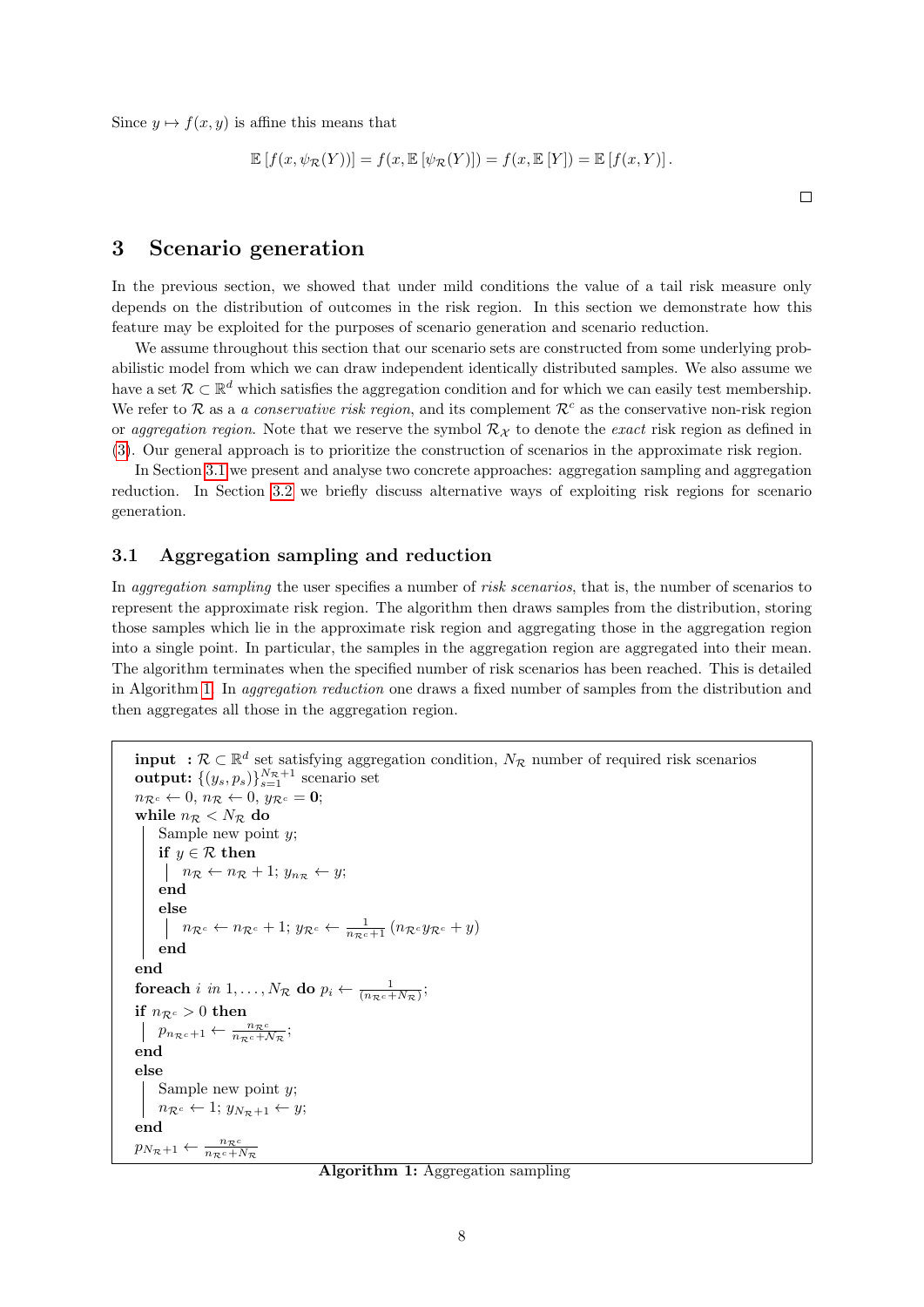Aggregation sampling and aggregation reduction can be thought of as equivalent to sampling from the aggregated random vector from Definition [2.12](#page-6-2) for large sample sizes. Aggregation sampling and aggregation reduction are thus consistent with sampling only if  $\mathcal R$  satisfies the aggregation condition and  $\mathbb{E}[Y|Y \in \mathcal{R}^c] \in \mathcal{R}^c$ . The precise conditions required for consistency will be stated and proved in Section [4.](#page-9-0)

We now study the performance of our methodology. Let  $q$  be the probability of the aggregation region, and n the desired number of risk scenarios. Let  $N(n)$  denote the *effective sample size* for aggregation sampling, that is, the number of samples drawn until the algorithm terminates<sup>[3](#page-8-1)</sup>. . The aggregation sampling algorithm can be viewed as a sequence of Bernoulli trials where a trial is a success if the corresponding sample lies in the aggregation region, and which terminates once we have reached  $n$  failures, that is, once we have sampled  $n$  scenarios from the risk region. We can therefore write down the distribution of  $N(n)$ :

$$
N(n) \sim n + \mathcal{NB}(n, q),
$$

where  $N\mathcal{B}(N,q)$  denotes a *negative binomial* random variable whose probability mass function is as follows:

$$
\binom{k+n-1}{k}(1-q)^n q^k, \qquad k \ge 0.
$$

The expected effective sample size of aggregation sampling is thus:

<span id="page-8-2"></span>
$$
\mathbb{E}\left[N(n)\right] = n + n\frac{q}{1-q} \tag{12}
$$

Let  $R(n)$  denote the number of scenarios which are aggregated in the aggregation reduction method. Aggregation reduction can similarly be viewed as a sequence of  $n$  Bernoulli trials, where success and failure are defined in the same way as described above. The number of aggregated scenarios in aggregation reduction is therefore distributed as follows:

$$
R(n) \sim \mathcal{B}(n, q)
$$

where  $\mathcal{B}(n, q)$  denotes a binomial random variable and so we have

<span id="page-8-3"></span>
$$
\mathbb{E}\left[R(n)\right] = nq.\tag{13}
$$

From [\(12\)](#page-8-2) and [\(13\)](#page-8-3) we can see that for both aggregation sampling and aggregation reduction the effectiveness of the method improves as the probability of the aggregation region q increases. In particular, given the properties of risk regions in [\(5\)](#page-4-5) and [\(6\)](#page-4-6), we can expect the performance of our methods to improve as the level of the tail risk measure increases and as the problem becomes more constrained.

### <span id="page-8-0"></span>3.2 Alternative approaches

The above algorithms and analyses assume that the samples of Y were identically, indepenedently distributed. However, in principle the algorithms will work for any unbiased sequence of samples. This opens up the possibility of enhancing the scenario aggregation and reduction algorithms by using them in conjuction with variance reduction techniques such as importance sampling, or antithetic sampling [\[Hig98\]](#page-20-7)<sup>[4](#page-8-4)</sup>. The formulae [\(12\)](#page-8-2) and [\(13\)](#page-8-3) will still hold, but q will the probability of a *sample* occuring in the aggregation region rather than the actual probability of the aggregation region itself.

The above algorithms can also be generalized in how they represent the non-risk region. Because aggregation sampling and aggregating reduction only represent the non-risk region with a single scenario, they do not in general preserve the overall expectation of the loss function, or any other statistics of the loss function except for the value of a tail risk measure. These algorithms should therefore generally only be used for problems which only involve tail risk measures. However, if the loss function is affine (in the

<span id="page-8-1"></span><sup>&</sup>lt;sup>3</sup>For simplicity of exposition we discount the event that the while loop of the algorithm terminates with  $n_{\mathcal{R}^c} = 0$  which occurs with probability  $q^n$ 

<span id="page-8-4"></span><sup>4</sup>Batch sampling methods such as stratified sampling will not work with aggregation sampling which requires samples to be drawn sequentially.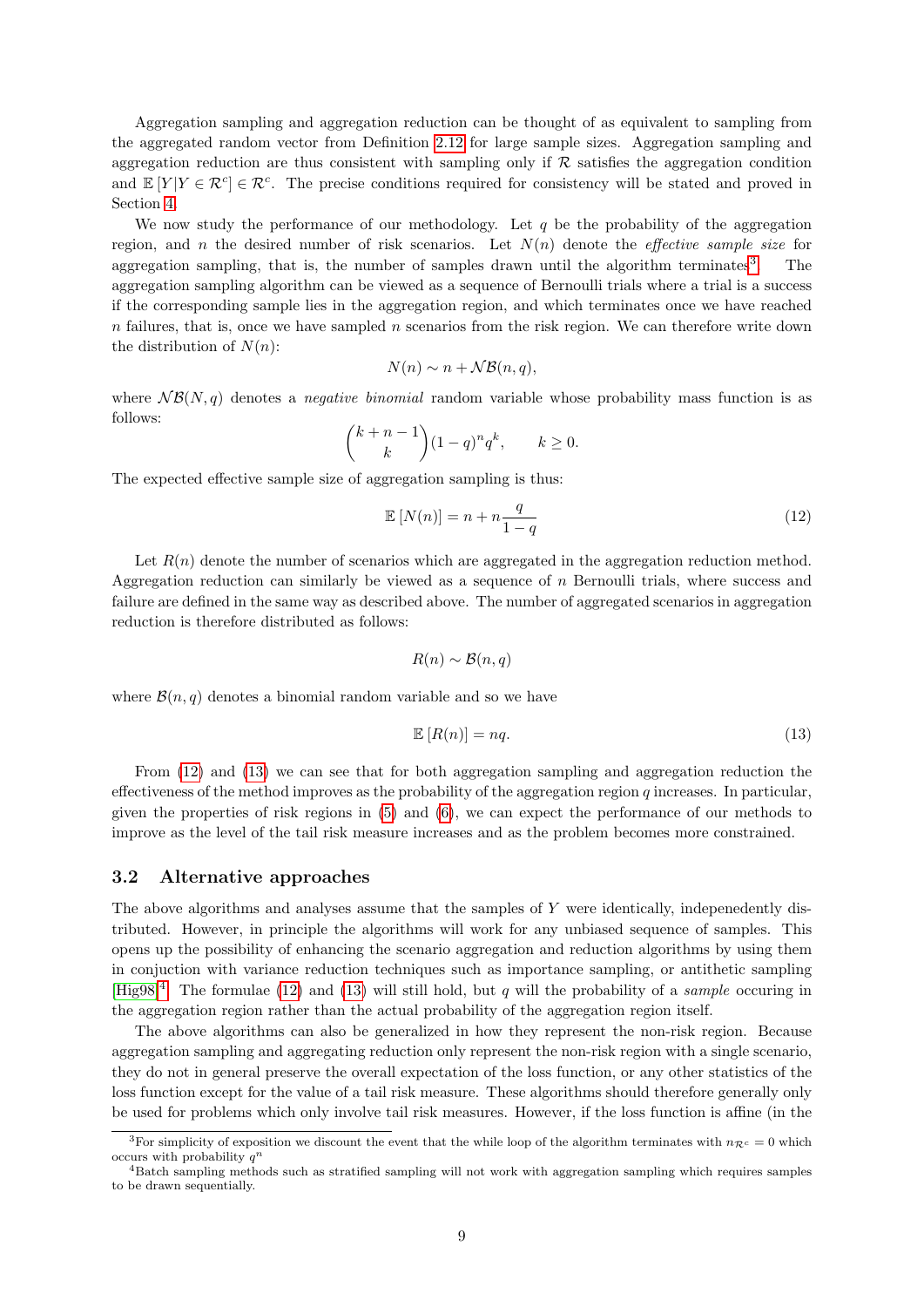sense of Corollary [2.13\)](#page-6-3), then collapsing all points in the non-risk region to the conditional expectation preserves the overall expectation.

If expectation or any other statistic of the cost function is used in the optimization problem then one could represent the non-risk region region with many scenarios. For example, instead of aggregating all scenarios in the non-risk region into a single point we could apply a clustering algorithm to them such as k-means. The ideal allocation of points between the risk and non-risk regions will be problem dependent and is beyond the scope of this paper.

# <span id="page-9-0"></span>4 Consistency of aggregation sampling

The reason that aggregation sampling and aggregation reduction work is that, for large sample sizes, they are equivalent to sampling from the aggregated random vector, and if the aggregation condition holds then the aggregated random vector yields the same optimization problem as the original random vector. We only prove consistency for aggregation sampling and not aggregation reduction as the proofs are very similar. Essentially, the only difference is that aggregation sampling has the additional complication of terminating after a random number of samples.

We suppose in this section that we have a sequence of independently identically distributed (i.i.d.) random vectors  $Y_1, Y_2, \ldots$  with the same distribution as Y, and which are defined on the product probability space  $\Omega^{\infty}$ .

### 4.1 Uniform convergence of empirical  $\beta$ -quantiles

The i.i.d. sequence of random vectors  $Y_1, Y_2, \ldots$  can be used to estimate the distribution and quantile functions of Y. We introduce the additional short-hand for the empirical distribution and quantile functions:

$$
F_{n,x}(z) := \frac{1}{n} \sum_{i=1}^n \mathbb{1}_{\{f(x,Y_i) \le z\}} \text{ and } F_{n,x}^{-1}(\beta) := \inf\{z \in \mathbb{R} : F_{n,x}(z) \ge \beta\}.
$$

Note that these are random-valued functions on the probability space  $\Omega^{\infty}$ . It is immediate from the strong law of large numbers that for all  $\bar{x} \in \mathbb{R}^d$  and  $z \in \mathbb{R}$ , we have  $F_{n,\bar{x}}(z) \stackrel{\text{w.p.1}}{\rightarrow} F_{\bar{x}}(z)$  as  $n \to \infty$ . In addition, if  $F_{\bar{x}}$  is strictly increasing at  $z = F_{\bar{x}}^{-1}$  then we also have  $F_{n,\bar{x}}^{-1}(\beta) \stackrel{w.p.1}{\rightarrow} F_{\bar{x}}^{-1}(\beta)$  as  $n \to \infty$ ; see for instance [\[Ser80\]](#page-21-16)[Chapter 2]. The following result extends this pointwise convergence to a convergence which is uniform with respect to  $x \in \mathcal{X}$ .

<span id="page-9-1"></span>Theorem 4.1. Suppose the following hold:

- (i) For each  $x \in \mathcal{X}$ ,  $F_x$  is strictly increasing and continuous in some neighborhood of  $F_x^{-1}(\beta)$
- (ii) For all  $\bar{x} \in \mathcal{X}$  the mapping  $x \mapsto f(x, Y)$  is continuous at  $\bar{x}$  with probability 1.
- (iii)  $\mathcal{X} \subset \mathbb{R}^k$  is compact

then  $F_{n,x}^{-1}(\beta) \to F_x^{-1}(\beta)$  uniformly on X with probability 1.

The proof of this result relies on various continuity properties of the distribution and quantile functions which are provided in Appendix [A.](#page-22-2) Some elements of the proof below have been adapted from [\[SDR09,](#page-21-17) Theorem 7.48], a result which concerns the uniform convergence of expectation functions.

*Proof.* Fix  $\epsilon_0 > 0$  and  $\bar{x} \in \mathcal{X}$ . Since  $F_{\bar{x}}$  is continuous in a neighborhood of  $F_{\bar{x}}^{-1}(\beta)$ , there exists  $0 < \epsilon < \epsilon_0$ such  $F_{\bar{x}}$  is continuous at  $F_{\bar{x}}^{-1}(\beta) \pm \epsilon$ . Since  $F_{\bar{x}}$  is strictly increasing at  $F_{\bar{x}}^{-1}(\beta)$ ,

$$
\delta := \min\{\beta - F_{\bar{x}}\left(F_{\bar{x}}^{-1}(\beta) - \epsilon\right), F_{\bar{x}}\left(F_{\bar{x}}^{-1}(\beta) + \epsilon\right) - \beta\} > 0.
$$

By Corollary [A.2](#page-22-3) the mapping  $x \mapsto F_x\left(F_{\bar{x}}^{-1}(\beta) - \epsilon\right)$  is continuous at  $\bar{x}$  with probability 1. Applying Lemma [A.4,](#page-23-0) there exists a neighborhood W of  $\bar{x}$  such that with probability 1, for n large enough

$$
\sup_{x \in W \cap \mathcal{X}} \left| F_{n,x}(F_{\bar{x}}^{-1}(\beta) - \epsilon) - F_{n,\bar{x}}(F_{\bar{x}}^{-1}(\beta) - \epsilon) \right| < \frac{\delta}{2}.
$$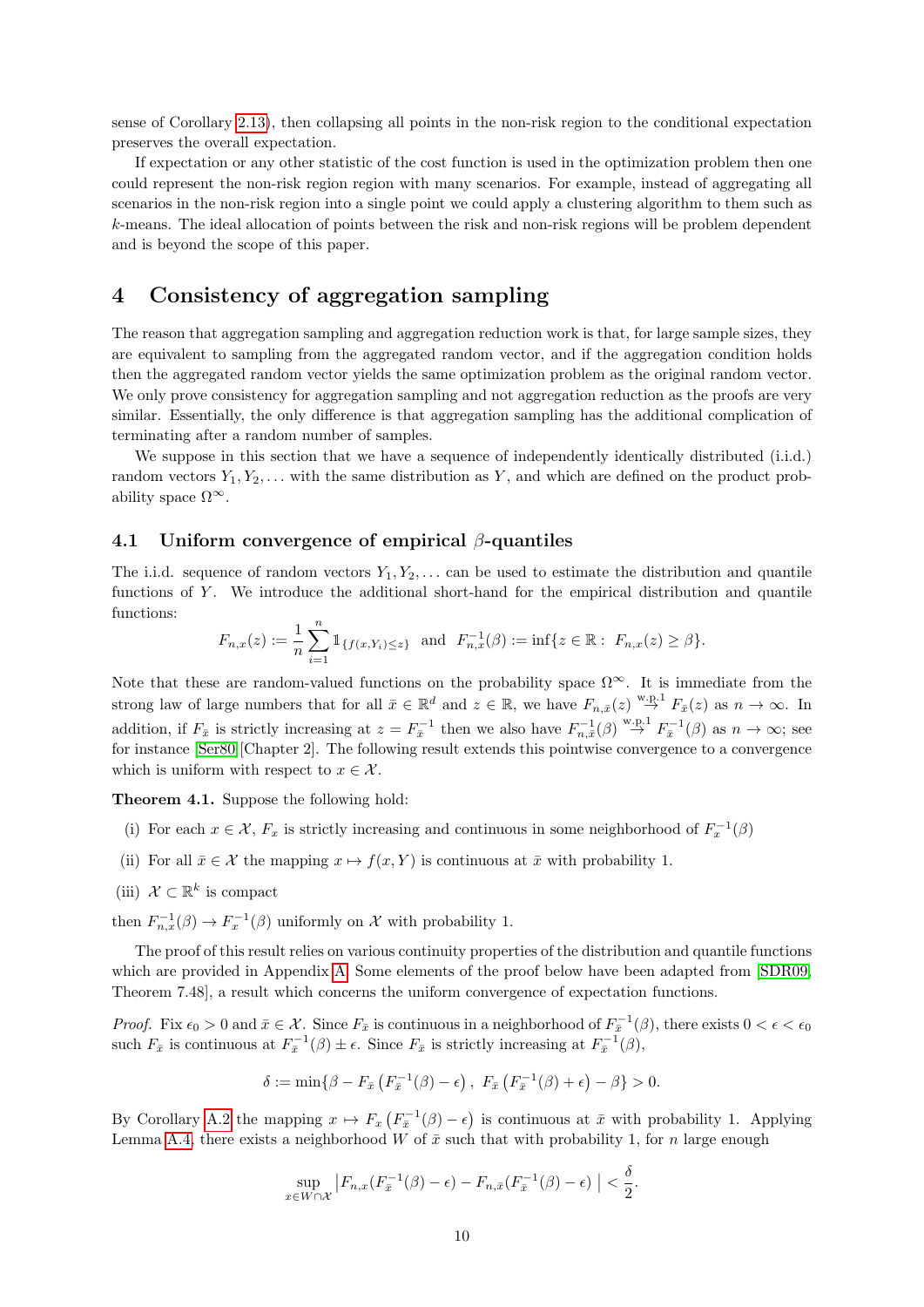In addition, by the strong law of large numbers, with probability 1, for  $n$  large enough

$$
\left|F_{n,\bar{x}}\left(F_{\bar{x}}^{-1}(\beta)-\epsilon\right)-F_{\bar{x}}\left(F_{\bar{x}}^{-1}(\beta)-\epsilon\right)\right|<\frac{\delta}{2}.\tag{14}
$$

Thus, for all  $x \in W \cap \mathcal{X}$  we have that

$$
\left|F_{n,x}\left(F_{\overline{x}}^{-1}(\beta)-\epsilon\right)-F_{\overline{x}}\left(F_{\overline{x}}^{-1}(\beta)-\epsilon\right)\right|<\delta.
$$

Similarly, we we can choose  $W$  so that we also have

$$
\left|F_{n,x}\left(F_{\bar{x}}^{-1}(\beta)+\epsilon\right)-F_{\bar{x}}\left(F_{\bar{x}}^{-1}(\beta)+\epsilon\right)\right|<\delta.
$$

and so

$$
F_{n,x}\left(F_{\bar{x}}^{-1}(\beta)-\epsilon\right)<\beta< F_{n,x}\left(F_{\bar{x}}^{-1}(\beta)+\epsilon\right).
$$

Hence, we have that with probability 1, for  $n$  large enough

<span id="page-10-0"></span>
$$
\sup_{x \in W \cap \mathcal{X}} \left| F_{n,x}^{-1}(\beta) - F_{\overline{x}}^{-1}(\beta) \right| \le \epsilon < \epsilon_0. \tag{15}
$$

Also, by Proposition [A.3](#page-22-4) the function  $x \mapsto F_x^{-1}(\beta)$  is continuous and so the neighborhood can also be chosen so that

<span id="page-10-1"></span>
$$
\sup_{x \in W \cap \mathcal{X}} \left| F_{\bar{x}}^{-1}(\beta) - F_x^{-1}(\beta) \right| < \epsilon_0,\tag{16}
$$

and so combining [\(15\)](#page-10-0) and [\(16\)](#page-10-1) we have

$$
\sup_{x \in W \cap \mathcal{X}} \left| F_{n,x}^{-1}(\beta) - F_x^{-1}(\beta) \right| < 2\epsilon_0.
$$

Finally, since X is compact, there exists a finite number of points  $x_1, \ldots, x_m \in \mathcal{X}$  with corresponding neighborhoods  $W_1, \ldots, W_m$  covering X, such that with probability 1, for n large enough the following holds:

$$
\sup_{x \in W_j \cap \mathcal{X}} \left| F_{n,x}^{-1}(\beta) - F_x^{-1}(\beta) \right| < 2\epsilon_0 \qquad \text{for } i = 1, \dots, m
$$

that is, with probability 1, for  $n$  large enough

 $\boldsymbol{\mathcal{X}}$ 

$$
\sup_{x \in \mathcal{X}} \left| F_{n,x}^{-1}(\beta) - F_x^{-1}(\beta) \right| < 2\epsilon_0.
$$

 $\Box$ 

In the next subsection this result will be used to show that any point in the interior of the non-risk region will, with probability 1, be in the non-risk region of the sampled scenario set for a large enough sample size.

### 4.2 Equivalence of aggregation sampling with sampling from aggregated random vector

The main obstacle in showing that aggregation sampling is equivalent to sampling from the aggregated random vector is to show that the aggregated scenario in the non-risk region converges almost surely to the conditional expectation of the non-risk region as the number of specified risk scenarios tends to infinity. Recall from Section [3](#page-7-0) that  $N(n)$  denotes the effective sample size in aggregation sampling when we require n risk scenarios and is distributed as  $n + \mathcal{NB}(n, q)$  where q is the probability of the non-risk region. The purpose of the next Lemma is to show that as  $n \to \infty$  the number of samples drawn from the non-risk region almost surely tends to infinity.

<span id="page-10-2"></span>**Lemma 4.2.** Suppose  $M(n) \sim NB(n, p)$  where  $0 \lt p \lt 1$ . Then with probability 1 we have that  $\lim_{n\to\infty} M(n) = \infty.$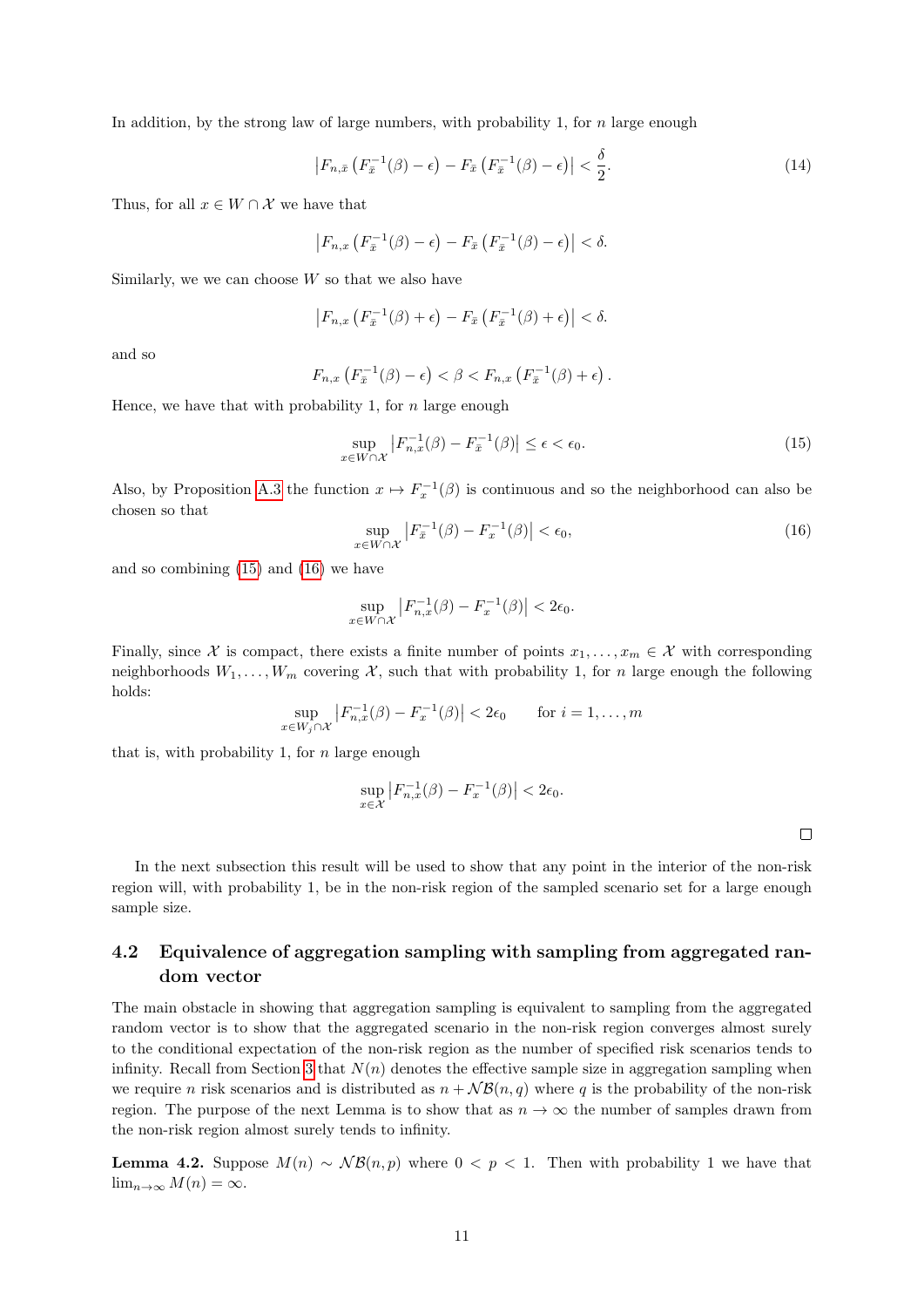Proof. First note that,

$$
\{\lim_{n\to\infty} M(n) = \infty\}^c = \bigcup_{k\in\mathbb{N}} \left(\bigcap_{n\in\mathbb{N}} \bigcup_{t>n} \{M(t) > k\}^c\right) = \bigcup_{k\in\mathbb{N}} \limsup_{n\to\infty} \{M(n) \le k\}.
$$

Hence, to show that  $\mathbb{P}(\{\lim_{n\to\infty}M(n)=\infty\})=1$  it is enough to show for each  $k\in\mathbb{N}$  we have that

<span id="page-11-0"></span>
$$
\mathbb{P}\left(\limsup_{n\to\infty} \left\{M(n)\leq k\right\}\right)=0.\tag{17}
$$

Now, fix  $k \in \mathbb{N}$ . Then for all  $n \in \mathbb{N}$  we have that

$$
\mathbb{P}(M(n) = k) = {k+n-1 \choose k} (1-p)^n p^k,
$$

and in particular,

$$
\mathbb{P}(M(n+1) = k) = {k+n \choose k} (1-p)^{n+1} p^k = \frac{k+n}{n} (1-p) \mathbb{P}(M(n) = k).
$$

For large enough n we have that  $\frac{k+n}{n}(1-p) < 1$ , hence  $\sum_{n=1}^{\infty} \mathbb{P}(M(n) = k) < +\infty$  and so

$$
\sum_{n=1}^{\infty} \mathbb{P}(M(n) \le k) = \sum_{n=1}^{\infty} \sum_{j=1}^{k} \mathbb{P}(M(n) = j) = \sum_{j=1}^{k} \sum_{n=1}^{\infty} \mathbb{P}(M(n) = j) < \infty.
$$

The result [\(17\)](#page-11-0) now holds by the first Borel-Cantelli Lemma [\[Bil95,](#page-20-3) Section 4].

The next Corollary shows that the strong law of large numbers still applies for the conditional expectation of the non-risk region in aggregation sampling despite the sample size being a random quantity.

<span id="page-11-1"></span>**Corollary 4.3.** Suppose  $\mathbb{E}[|Y|] < +\infty$  and  $\mathbb{P}(Y \in \mathcal{R}^c) > 0$ , then

$$
\frac{1}{N(n)-n}\sum_{i\in 1\dots,N(n):\ Y_i\in \mathcal{R}^c}Y_i\to \mathbb{E}\left[\ Y\middle| Y\in \mathcal{R}^c\ \right]\ \text{with probability}\ 1\ \text{as}\ n\to\infty
$$

This theorem could be proved by viewing the random variable  $\sum_{i\in 1...,N(n)}$ :  $Y_i \in \mathcal{R}^c$   $Y_i \to \mathbb{E}$  [  $Y|Y \in \mathcal{R}^c$  ] as part of an appropriately defined renewal-reward process, and then using standard asymptotic results which apply to these; see [\[GS01,](#page-20-8) Chapter 10]. To keep this paper self-contained, we provide an elementary proof.

*Proof.* Define the following measurable subsets of  $\Omega^{\infty}$ :

$$
\Omega_1 = \{ \omega \in \Omega : \lim_{n \to \infty} N(n)(\omega) - n = \infty \},
$$
  
\n
$$
\Omega_2 = \{ \omega \in \Omega : \lim_{n \to \infty} \frac{1}{n} \sum_{i=1}^n \mathbb{1}_{\{Y_i(\omega) \in \mathcal{R}^c\}} Y_i(\omega) = \mathbb{E} \left[ \mathbb{1}_{\{Y \in \mathcal{R}^c\}} Y \right] \},
$$
  
\n
$$
\Omega_3 = \{ \omega \in \Omega : \lim_{n \to \infty} \frac{1}{n} \sum_{i=1}^n \mathbb{1}_{\{Y_i(\omega) \in \mathcal{R}^c\}} = \mathbb{P} \left( Y \in \mathcal{R}^c \right) \}.
$$

By the strong law of large numbers  $\Omega_2$  and  $\Omega_3$  have probability one. Since  $N(n) - n \sim \mathcal{NB}(n, q)$ , where  $q = \mathbb{P}(Y \in \mathcal{R}^c)$ ,  $\Omega_1$  has probability 1 by Lemma [4.2.](#page-10-2) Therefore,  $\Omega_1 \cap \Omega_2 \cap \Omega_3$  has probability 1 and so it is enough to show that for any  $\omega \in \Omega_1 \cap \Omega_2 \cap \Omega_3$  we have that

$$
\frac{1}{N(n)(\omega)-n} \sum_{i \in 1 \dots, N(n): Y_i(\omega) \in \mathcal{R}^c} Y_i(\omega) \to \mathbb{E} \left[ Y \middle| Y \in \mathcal{R}^c \right] \text{ as } n \to \infty.
$$

 $\Box$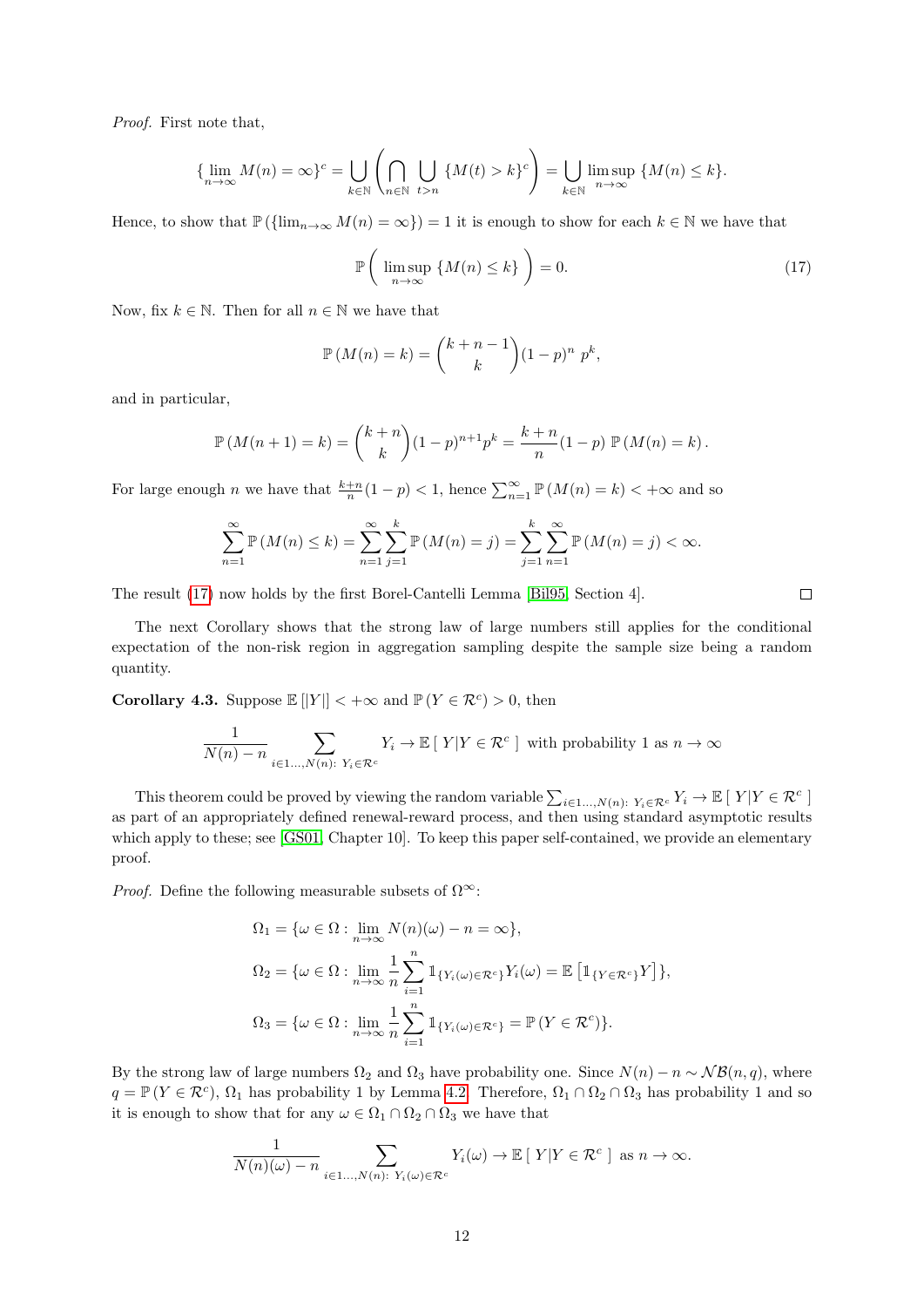Let  $\omega \in \Omega_1 \cap \Omega_2 \cap \Omega_3$ . Since  $\omega \in \Omega_2 \cap \Omega_3$ , we have that as  $m \to \infty$ :

$$
\frac{1}{\frac{1}{m}\sum_{i=1}^m \mathbb{1}_{\{Y_i(\omega)\in\mathcal{R}^c\}}}\frac{1}{m}\sum_{i=1}^m \mathbb{1}_{\{Y_i(\omega)\in\mathcal{R}^c\}}Y_i \to \frac{1}{\mathbb{P}(Y\in\mathcal{R}^c)}\mathbb{E}\left[\mathbb{1}_{\{Y\in\mathcal{R}^c\}}Y\right] = \mathbb{E}\left[Y|Y\in\mathcal{R}^c\right].
$$

Now, fix  $\epsilon > 0$ . Then there exists  $N_1(\omega) \in \mathbb{N}$  such

$$
m > N_1(\omega) \implies \left| \frac{1}{\frac{1}{m} \sum_{i=1}^m \mathbb{1}_{\{Y_i(\omega) \in \mathcal{R}^c\}}} \frac{1}{m} \sum_{i=1}^m \mathbb{1}_{\{Y_i(\omega) \in \mathcal{R}^c\}} Y_i - \mathbb{E}\left[Y | Y \in \mathcal{R}^c\right] \right| < \epsilon.
$$

Since  $\omega \in \Omega_1$  there exists  $N_2(\omega)$  such that

$$
n > N_2(\omega) \implies N(n)(\omega) > N_1(\omega).
$$

Noting that

$$
\frac{1}{\frac{1}{N(n)(\omega)}\sum_{i=1}^{N(n)(\omega)}\mathbb{1}_{\{Y_i(\omega)\in\mathcal{R}^c\}}}\frac{1}{N(n)(\omega)}\sum_{i=1}^{N(n)(\omega)}\mathbb{1}_{\{Y_i(\omega)\in\mathcal{R}^c\}}Y_i(\omega)
$$

$$
=\frac{1}{\frac{N(n)(\omega)-n}{N(n)(\omega)}}\frac{1}{N(n)(\omega)}\sum_{i=1}^{N(n)(\omega)}\mathbb{1}_{\{Y_i(\omega)\in\mathcal{R}^c\}}Y_i(\omega)
$$

$$
=\frac{1}{N(n)(\omega)-n}\sum_{i:Y_i(\omega)\in\mathcal{R}^c}Y_i,
$$

we have that

$$
n > N_2 \implies \left| \frac{1}{N(n)(\omega) - n} \sum_{i: Y_i(\omega) \in \mathcal{R}^c} Y_i(\omega) - \mathbb{E}[Y|Y \in \mathcal{R}^c] \right| < \epsilon
$$

 $\Box$ 

and so  $\frac{1}{N(n)(\omega)-n} \sum_{i:Y_i(\omega) \in \mathcal{R}^c} Y_i(\omega) \to \mathbb{E}[Y|Y \in \mathcal{R}^c]$  as  $n \to \infty$ .

To show that aggregation sampling yields solutions consistent with the underlying random vector  $Y$ , we show that with probability 1, for n large enough, it is equivalent to sampling from the aggregated random vector  $\psi_{\mathcal{R}}(Y)$ , as defined in Definition [2.12.](#page-6-2) If the region R satisfies the aggregation condition, and  $\mathbb{E}[Y|Y \in \mathcal{R}^c] \in \mathcal{R}_{\mathcal{X}}^c$ , Theorem [2.8](#page-4-0) tells us that  $\rho_\beta(f(x,\psi_{\mathcal{R}}(Y))) = \rho_\beta(f(x,Y))$  for all  $x \in \mathcal{X}$ . Hence, if sampling is consistent for the risk measure  $\rho_{\beta}$ , then aggregation sampling also consistent.

Denote by  $\tilde{F}_{n,x}, \tilde{F}_{n,x}^{-1}$ , the empirical distribution, and quantile functions respectively and by  $\tilde{\rho}_{n,\beta}(x)$ the value of the tail-risk measure for the decision  $x \in \mathcal{X}$  for the sample from the aggregated random vector:  $\psi_{\mathcal{R}}(Y_1), \ldots, \psi_{\mathcal{R}}(Y_n)$ . Similarly, denote by  $\hat{F}_{n,x}, \hat{F}_{n,x}^{-1}$ , and  $\hat{\rho}_{n,\beta}$  the analogous functions for the scenario set constructed by aggregation sampling with  $n$  risk scenarios. Note that these latter functions will depend on the sample  $Y_1, \ldots, Y_{N(n)}$ . Note also that like  $F_{n,x}$  and  $F_{n,x}^{-1}$ , all these functions are random and defined on the same sample space  $\Omega^{\infty}$ .

<span id="page-12-0"></span>Theorem 4.4. Suppose the following conditions hold:

- (i)  $(x, y) \mapsto f(x, y)$  is continuous on  $\mathcal{X} \times \mathbb{R}^d$
- (ii) For each  $x \in \mathcal{X}$ ,  $F_x$  is strictly increasing and continuous in some neighborhood of  $F_x^{-1}(\beta)$
- (iii)  $\mathbb{E} \left[ \left. Y \right \vert Y \in \mathcal{R}^{c} \left. \right] \in \text{int} \left( \mathcal{R}_{\mathcal{X}}^{c} \right)$
- (iv)  $\mathcal X$  is compact.

Then, with probability 1, for *n* large enough  $\tilde{\rho}_{n,\beta} \equiv \hat{\rho}_{N(n),\beta}$ .

Proof. Note that if

$$
z > \max \left\{ f\left(x, \frac{1}{N(n)(\omega) - n} \sum_{i \in 1 \dots, N(n)(\omega): Y_i(\omega) \in \mathcal{R}^c} Y_i(\omega) \right), f(x, \mathbb{E}[Y|Y \in \mathcal{R}^c]) \right\}
$$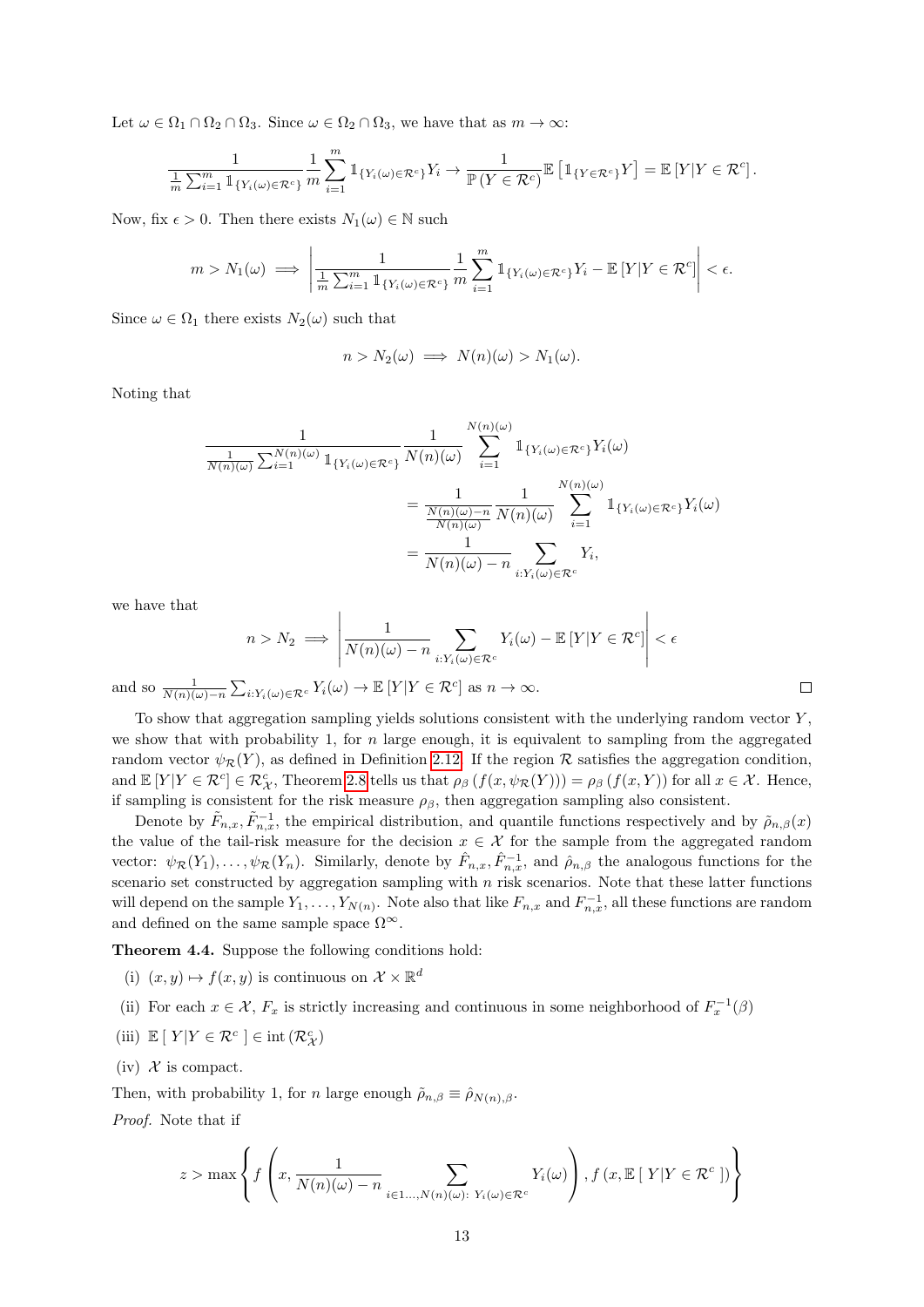then

$$
\hat{F}_{n,x}(z)(\omega) = \frac{N(n)(\omega) - n}{N(n)(\omega)} \n+ \frac{1}{N(n)(\omega)} |\{1 \le i \le N(n)(\omega) \mid f(x, Y_i(\omega)) \le z \text{ and } Y_i(\omega) \in \mathcal{R}\}| \n= \tilde{F}_{N(n),x}(z)(\omega).
$$

So if we have

<span id="page-13-1"></span>
$$
\hat{F}_{n,x}^{-1}(\beta)(\omega) > \max \left\{ f\left(x, \frac{1}{N(n)(\omega) - n} \sum_{i \in 1..., N(n)(\omega): Y_i(\omega) \in \mathcal{R}^c} Y_i(\omega) \right), f(x, \mathbb{E}\left[Y|Y \in \mathcal{R}^c\right] ) \right\} \tag{18}
$$

then this implies that  $\hat{F}_{n,x}^{-1}(u)(\omega) = \tilde{F}_{N(n),x}^{-1}(u)(\omega)$  for all  $u \geq \beta$ , which in turn implies  $\hat{\rho}_{\beta,n}(x)(\omega) =$  $\tilde{\rho}_{\beta,N(n)}(x)(\omega)$ . Hence, it is enough to show that with probability 1, for sufficiently large n, the inequality [\(18\)](#page-13-1) holds for all  $x \in \mathcal{X}$ .

Since  $\mathbb{E}[Y|Y \in \mathcal{R}^c] \in \text{int}(\mathcal{R}_{\mathcal{X}}^c)$  we have that  $f(x, \mathbb{E}[Y|Y \in \mathcal{R}^c]) < F_x^{-1}(\beta)$  for all  $x \in \mathcal{X}$  and since  $\mathcal X$  is compact there exists  $\delta > 0$  such that

<span id="page-13-4"></span>
$$
\sup_{x \in \mathcal{X}} \left( F_x^{-1}(\beta) - f\left(x, \mathbb{E}\left[\left|Y\right|Y \in \mathcal{R}^c\right]\right) \right) > \delta. \tag{19}
$$

The continuity of  $f(x, y)$  and again the compactness of X implies that there exists  $\gamma > 0$  such that

$$
|y - \mathbb{E}[|Y|Y \in \mathcal{R}^c]| < \gamma \implies \sup_{x \in \mathcal{X}} |f(x, y) - f(x, \mathbb{E}[|Y|Y \in \mathcal{R}^c])| < \frac{\delta}{2}
$$

Thus, by Corollary [4.3,](#page-11-1) with probability 1, for  $n$  large enough

<span id="page-13-2"></span>
$$
\left| f\left(x, \frac{1}{N(n)-n} \sum_{i\in 1\ldots,N(n):\ Y_i\in\mathcal{R}^c} Y_i\right) - f\left(x, \mathbb{E}\left[\ Y|Y\in\mathcal{R}^c\right]\right) \right| < \frac{\delta}{2}.
$$
\n
$$
(20)
$$

Also, by Theorem [4.1,](#page-9-1) given  $N(n) > n$ , for n large enough

<span id="page-13-3"></span>
$$
\sup_{x \in \mathcal{X}} \left| F_x^{-1} \left( \beta \right) - \tilde{F}_{N(n),x}^{-1} \left( \beta \right) \right| < \frac{\delta}{2},\tag{21}
$$

which implies for all  $x \in \mathcal{X}$ 

$$
\tilde{F}_{N(n),x}^{-1}(\beta) - f\left(x, \frac{1}{N(n) - n} \sum_{i \in 1..., N(n): Y_i \in \mathcal{R}^c} Y_i\right)
$$
\n
$$
\geq \left(F_x^{-1}(\beta) - \frac{\delta}{2}\right) - \left(f\left(x, \mathbb{E}\left[Y|Y \in \mathcal{R}^c\right]\right) + \frac{\delta}{2}\right) \qquad \text{by (20) and (21)}
$$
\n
$$
= \underbrace{\left(F_x^{-1}(\beta) - f\left(x, \mathbb{E}\left[Y|Y \in \mathcal{R}^c\right]\right)\right)}_{\geq \delta \text{ by (19)}} - \delta > 0.
$$

Similarly with probability 1 for n large enough we have  $\tilde{F}_{N(n),x}^{-1}(\beta) > f(x,\mathbb{E}[Y|Y \in \mathcal{R}^c])$  for all  $x \in \mathcal{X}$ . Therefore the inequality [\(18\)](#page-13-1) holds with probability 1 for sufficiently large  $n$  as required.  $\Box$ 

# <span id="page-13-0"></span>5 A conservative risk region for monotonic loss functions

In order to use risk regions for scenario generation, we need to have characterisation which conveniently allows us to test whether or not a point belongs to it. In general this is a difficult as the risk region depends on the loss function, the distribution and the problem constraints. Therefore, as a proof-of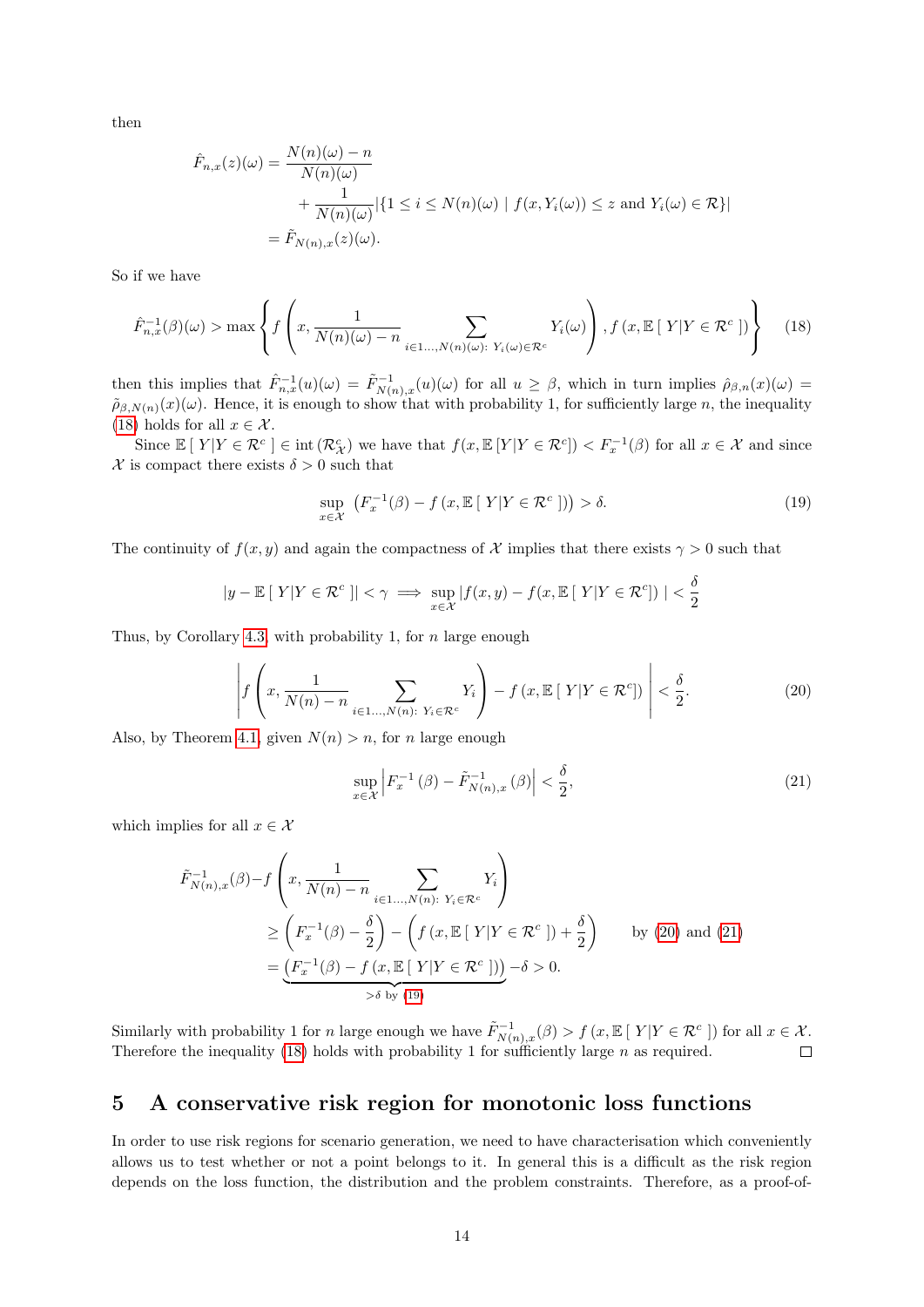concept, in the following two sections we derive risk regions for two classes of problems. In this section we propose a conservative risk region for problems which have monotonic loss functions.

**Definition 5.1** (Monotonic loss function). We call a loss function  $f : \mathcal{X} \times \mathcal{Y} \to \mathbb{R}$  monotonic increasing if for all  $x \in \mathcal{X}$  we have  $y \leq \tilde{y} \Rightarrow f(x, y) \leq f(x, \tilde{y})$  where the inequality holds element-wise. Similarly, we say it is monotonic decreasing if for all  $x \in \mathcal{X}$  we have  $y < \tilde{y} \Rightarrow f(x, y) > f(x, \tilde{y})$ .

Without loss of generality we shall conduct our analysis for loss functions which are monotonic increasing and simply refer to these as monotonic. Monotonic loss functions occur naturally in stochastic linear programming. Recall, that in stochastic linear programs, the loss function is decomposed into a deterministic first-stage cost, and a second stage recourse cost which depends on the first-stage decision and the outcome of the random vector. The general form of this recourse function is as follows:

<span id="page-14-0"></span>
$$
Q(x, Y(\omega)) = \min\{q(\omega)^T z : W(\omega)z + T(\omega)x = h(\omega)^T, z \ge 0\}
$$
\n(22)

where  $Y(\omega) = (q(\omega), W(\omega), T(\omega), h(\omega))$ . The recourse function is said to be *relatively complete* if for all  $x \in \mathcal{X}$  there is a feasible solution z to the minimization in [\(22\)](#page-14-0). The following result gives an example of a class of recourse functions in which are monotonic.

**Proposition 5.2.** Suppose  $\mathcal{X} \subset \mathbb{R}^n_+$  and we have a relatively complete recourse function defined as follows:

<span id="page-14-1"></span>
$$
Q(x, y) = \min\{q^T z : Wz \ge y, \ Tz \le Vx, \ z \ge 0\}
$$
\n(23)

where  $q \in \mathbb{R}^p$  has strictly positive elements, and the matrices  $W \in \mathbb{R}^{d \times p}$ ,  $T \in \mathbb{R}^{r \times p}$ , and  $V \in \mathbb{R}^{r \times n}$  all have non-negative elements. Then, Q is a monotonic loss function.

*Proof.* Fix  $x \in \mathcal{X}$ . By taking the dual of the linear program [\(23\)](#page-14-1), we can rewrite the recourse function as follows:

<span id="page-14-2"></span>
$$
Q(x, y) = \max\{y^T \pi - x^T V^T \nu : W^T \pi - T^T \nu \le q, \ \pi, \nu \ge 0\}.
$$
 (24)

Note that since all elements of q are strictly positive and  $x^T V^T \nu \geq 0$ , an optimal value for the dual variable  $\pi$  to the maximization in [\(24\)](#page-14-2) will have at least one strictly positive element. Now, suppose we have two vectors  $\bar{y}, \tilde{y} \in \mathbb{R}^d$  such that  $\bar{y} < \tilde{y}$ , and and that  $(\bar{\pi}, \bar{\nu})$  is an optimal solution to the dual problem corresponding to  $y = \bar{y}$ . Then,  $(\bar{\pi}, \bar{\nu})$  is also a feasible solution to the dual problem corresponding to  $y = \tilde{y}$ . Hence,

$$
Q(x, \bar{y}) = \bar{y}^T \bar{\pi} - x^T V^T \bar{\nu}
$$
  

$$
< \tilde{y}^T \bar{\pi} - x^T V^T \bar{\nu}
$$
  

$$
\leq Q(x, \tilde{y}).
$$

 $\Box$ 

This problem class arises in network design. In this context the first-stage decision  $x$  may represent how much capacity to give nodes or arcs in a transportation network. They may also represent binary decisions on whether these nodes or arcs can be used at all. The second stage decision  $z$  then may represent the flow of the commodity through the network, and the random vector  $Y$  the demand which must be met.

For a problem with a monotonic loss function, the following result defines a conservative risk region.

**Theorem 5.3.** Suppose the loss function  $f: \mathcal{X} \times \mathbb{R}^d \to \mathbb{R}$  is monotonic, then the following set is a conservative risk region:

$$
\mathcal{R} = \{ y \in \mathbb{R}^d : \mathbb{P}(Y > y) \le 1 - \beta \}. \tag{25}
$$

*Proof.* To show that R is a risk region, we show that for all  $y \in \mathcal{R}^C$  and  $x \in \mathcal{X}$  we have that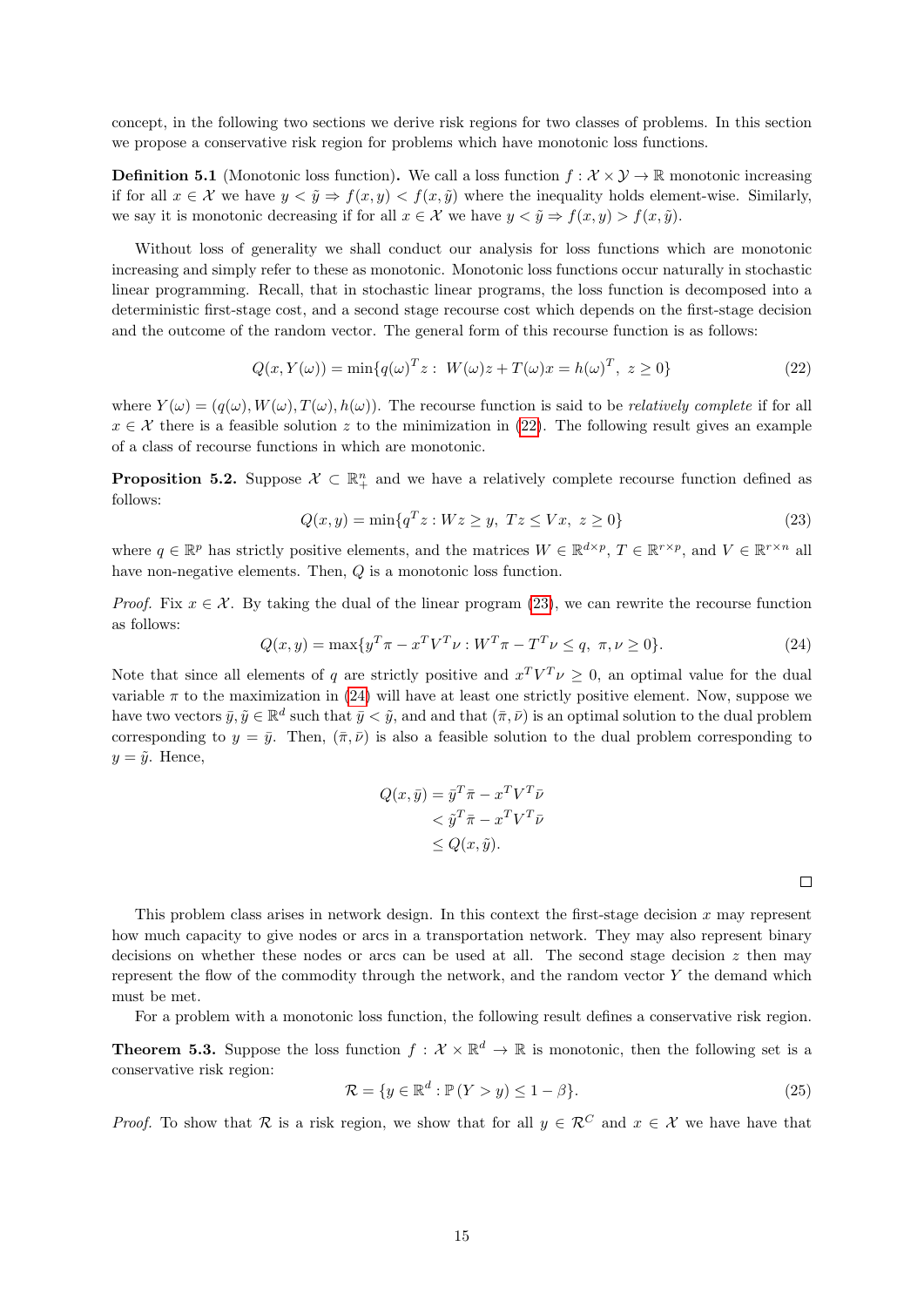$F_x(f(x, y)) < \beta$ . Fix  $y \in \mathcal{R}^C$  and  $x \in \mathcal{X}$ , then

$$
F_x(f(x, y)) = \mathbb{P}(f(x, Y) \le f(x, y)) = 1 - \mathbb{P}(f(x, Y) > f(x, y))
$$
  
\n
$$
\le 1 - \mathbb{P}(Y > y) \qquad \text{by monotonicity}
$$
  
\n
$$
< 1 - (1 - \beta) = \beta.
$$

The above theorem says that a point lies in the  $\beta$ -risk region if the survivor function at that point is less than or equal to  $(1 - \beta)$ . In Figure [1a](#page-15-1) is plotted a scenario set constructed by aggregation sampling for this risk region where Y follows a multivariate Normal distribution.

Recall that the efficacy of our scenario generation algorithms depends on the probability of the aggregation region. In Figure [1b](#page-15-1) we have plotted these probabilities for a range of dimensions for multivariate Normal distributions with zero mean and covariance matrix  $\Lambda(\rho) \in \mathbb{R}^{d \times d}$  where  $\Lambda(\rho)_{ij} = \rho$ for  $i \neq j$  and  $\rho > 0$ , and  $\Lambda(\rho)_{ij} = 1$ . In this case the probability of the aggregation region does not have a convenient analytic expression, and so these calculations have been done via Monte Carlo simulation. The results show that these probabilities tend to zero as the dimension of the distribution increases. In the case where the marginal distributions are independent ( $\rho = 0$ ), this probability is already negligible for  $d = 10$  for both  $\beta = 0.95$  and  $\beta = 0.99$ . However, in the presence of modest positive correlations  $(\rho = 0.3)$  this convergence is much slow, meaning our scenario generation method would still be useful in higher dimensions.

<span id="page-15-1"></span>

(a) Scenario set constructed by aggregation sampling

(b) Probability of non-risk region

 $\Box$ 

Figure 1: Non-risk region monotonic loss function and multivariate Normal distribution

## <span id="page-15-0"></span>6 An exact risk region for the portfolio selection problem

In this section, we characterize exactly the risk region of the portfolio selection problem when the asset returns are elliptically distributed. Because this problem, under some conditions, can be solved exactly through various methods, we use it to test the performance of our scenario generation methodology in Section [7.](#page-18-0)

In the portfolio selection problem, one aims to choose a portfolio of financial assets with uncertain returns. For  $i = 1, \ldots, d$ , let  $x_i$  denote the amount to invest in asset i, and  $Y_i$  the random return of asset *i*. The loss function in this problem is the negative total return, that is  $f(x, Y) = \sum_{i=1}^{d} -x_i Y_i = -x^T Y$ . The set  $\mathcal{X} \in \mathbb{R}^d$  of feasible portfolios may encompass constraints like no short-selling  $(x \geq 0)$ , total investment  $(\sum_{i=1}^{d} x_i = 1)$  and quotas on certain stocks or combinations of stocks  $(x \le c)$ .

For a given portfolio  $x \in \mathcal{X}$ , the corresponding risk region is the half-space of points where loss is greater than or equal to the  $\beta$ -quantile  $\mathcal{R}_x = \{y \in \mathbb{R}^d : -x^T y \geq F_x^{-1}(\beta)\}\.$  The following corollary gives sufficient conditions for the risk region to satisfy the aggregation condition for continuous distributions.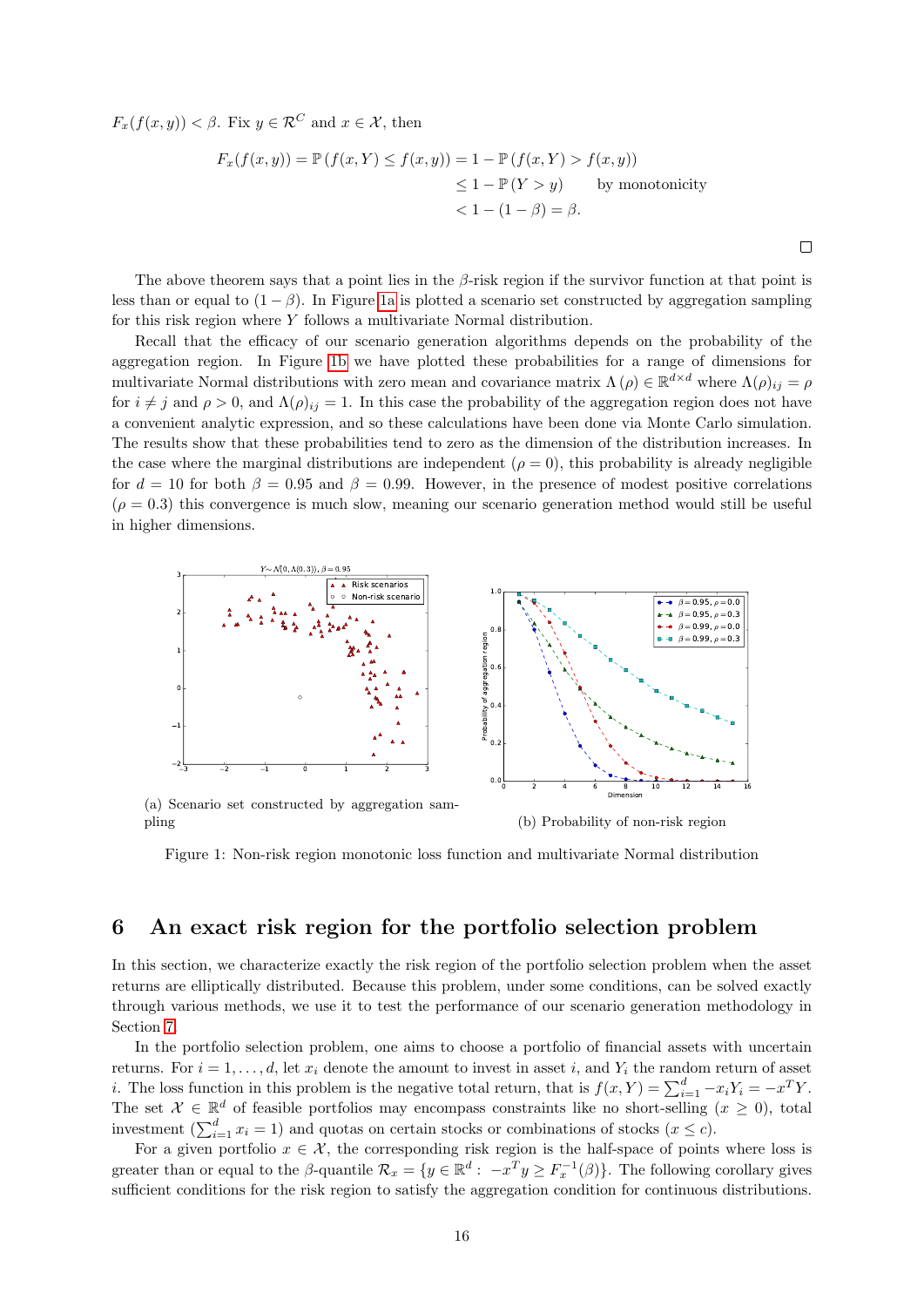<span id="page-16-0"></span>**Corollary 6.1.** Suppose that  $\mathcal{Y} = \mathbb{R}^d$  and there exist  $x_1, x_2 \in \mathcal{X}$  which are linearly independent. Then, for any  $\mathcal{R} \supseteq \mathcal{R}_{\mathcal{X}}$ ,  $\mathcal{R}$  satisfies the aggregation condition. Moreover, if Y is continuous and X is compact, then aggregation sampling with respect to  $\mathcal R$  is consistent in the sense of Theorem [4.4.](#page-12-0)

*Proof.* For the first part of this result, it is enough to show that  $\mathcal{R}_{\mathcal{X}}$  satisfies the aggregation condition. We prove this by showing that all the conditions of Proposition [2.10](#page-6-4) hold. Note that  $x \mapsto -x^T y$  is continuous so condition (ii) holds immediately.

For all  $x \in \mathcal{X}$  the interior of the corresponding risk region and non-risk region are open half-spaces:

$$
int (\mathcal{R}_x) = \{ y \in \mathbb{R}^d : -x^T y > F_x^{-1}(\beta) \} \text{ and } int (\mathcal{R}_x^c) = \{ y \in \mathbb{R}^d : -x^T y < F_x^{-1}(\beta) \}.
$$

Fix  $\bar{x} \in \mathcal{X}$ . Then either  $\bar{x}$  is linearly independent to  $x_1$  or it is linearly independent to  $x_2$ . Assume it is linearly independent to  $x_1$ . Now, int  $(\mathcal{R}_{\bar{x}})$  and int  $(\mathcal{R}_{x_1})$  are non-parallel half-spaces and so both  $\text{int}(\mathcal{R}_{\bar{x}} \cap \mathcal{R}_{x_1})$  and  $\text{int}(\mathcal{R}_{x_1} \setminus \mathcal{R}_{\bar{x}}) = \text{int}(\mathcal{R}_{x_1}) \cap \text{int}(\mathcal{R}_{\bar{x}}^c)$  are non-empty so condition (iii) is satisfied.

Since  $\mathcal{R}_{x_1}$  and  $\mathcal{R}_{x_2}$  are non-parallel half-spaces, their union  $\mathcal{R}_{x_1} \cup \mathcal{R}_{x_2}$  is connected. Similarly, for any  $x \in \mathcal{X}$ , we must have  $\mathcal{R}_x$  being non-parallel with either  $\mathcal{R}_{x_1}$  or  $\mathcal{R}_{x_2}$  and so  $\mathcal{R}_x \cup \mathcal{R}_{x_1} \cup \mathcal{R}_{x_2}$  must also be connected. Hence,  $\mathcal{R}_{\mathcal{X}} = \bigcup_{x \in \mathcal{X}} (\mathcal{R}_x \cup \mathcal{R}_{x_1} \cup \mathcal{R}_{x_2})$  is connected so condition (i) is also satisfied.

It now remains to show that aggregation sampling is consistent in the sense of Theorem [4.4.](#page-12-0) Con-ditions (i) and (iv) of this theorem hold trivially. By Proposition [2.11](#page-6-1)  $\mathcal{R}_{\mathcal{X}}$  is convex and condition (iii) holds. Since Y is continuous and has support  $\mathcal{Y} = \mathbb{R}^d$ , Y has a density f such that  $f(y) > 0$  for all  $y \in \mathbb{R}^d$ . Hence, for all  $x \in \mathcal{X}$ , the function  $F_x$  is continuous and increasing everywhere so condition (ii) holds.  $\Box$ 

By exploiting the structure of a parametric distribution, it may be possible to characterize its associated risk region in a more convenient manner. We now do this for elliptically distributed returns. Elliptical distributions are a general class of distributions which include among others the multivariate Normal and multivariate t-distributions. See [\[FKN89\]](#page-20-9) for a full overview of the subject.

**Definition 6.2** (Spherical and Elliptical Distributions). Let X be a random vector in  $\mathbb{R}^d$ , then X is said to be spherical if its distribution is invariant under orthonormal transformations; that is, if

$$
X \sim UX
$$
 for all  $U \in \mathbb{R}^{d \times d}$  orthonormal.

Let Y be a random vector in  $\mathbb{R}^d$ , then Y is said to be *elliptical* if it can be written  $Y = PX + \mu$  where  $P \in \mathbb{R}^{d \times d}$  is non-singular,  $\mu \in \mathbb{R}^d$ , and X is random vector with spherical distribution. We will denote this  $Y \sim$  Elliptical(*X*, *P*, *u*).

We will assume throughout that  $Y \sim$  Elliptical $(X, P, \mu)$ , is continuous and  $\mathcal{Y} = \mathbb{R}^d$  so that we can apply Corollary [6.1.](#page-16-0) An important property of elliptical distributions is that for any  $x \in \mathbb{R}^d$  we can characterize exactly the distribution of  $x^T Y$ :

<span id="page-16-1"></span>
$$
x^T Y \sim \|Px\| X_1 + x^T \mu,\tag{26}
$$

where  $X_1$  is the first component of the random vector X, and  $\|\cdot\|$  denotes the standard Euclidean norm. This property allows us to solve some portfolio selection problems for elliptical distributions where the risk measure is positive homogeneous and translation invariant via quadratic programming or interior point algorithms. Such risk measures include the  $\beta$ -VaR,  $\beta$ -CVaR and all coherent risk measures [\[ADEH99\]](#page-20-4). For more details see [\[KBF07\]](#page-21-18). By [\(26\)](#page-16-1) the  $\beta$ -quantile of the loss of a portfolio is as follows:

$$
F_x^{-1}(\beta) = ||Px|| F_{X_1}^{-1}(\beta) - x^T \mu.
$$

Therefore, using [\(4\)](#page-4-7), the exact non-risk region for  $Y \sim$  Elliptical( $X, P, \mu$ ), is as follows:

<span id="page-16-2"></span>
$$
\{y \in \mathbb{R}^d : -x^T y \le \|Px\| \, F_{X_1}^{-1}(\beta) - x^T \mu \qquad \forall x \in \mathcal{X}\}.
$$
 (27)

This characterization is not practical for testing whether or not a point belongs to the risk region, which is required for our scenario generation algorithms. However, a more convenient form is available in the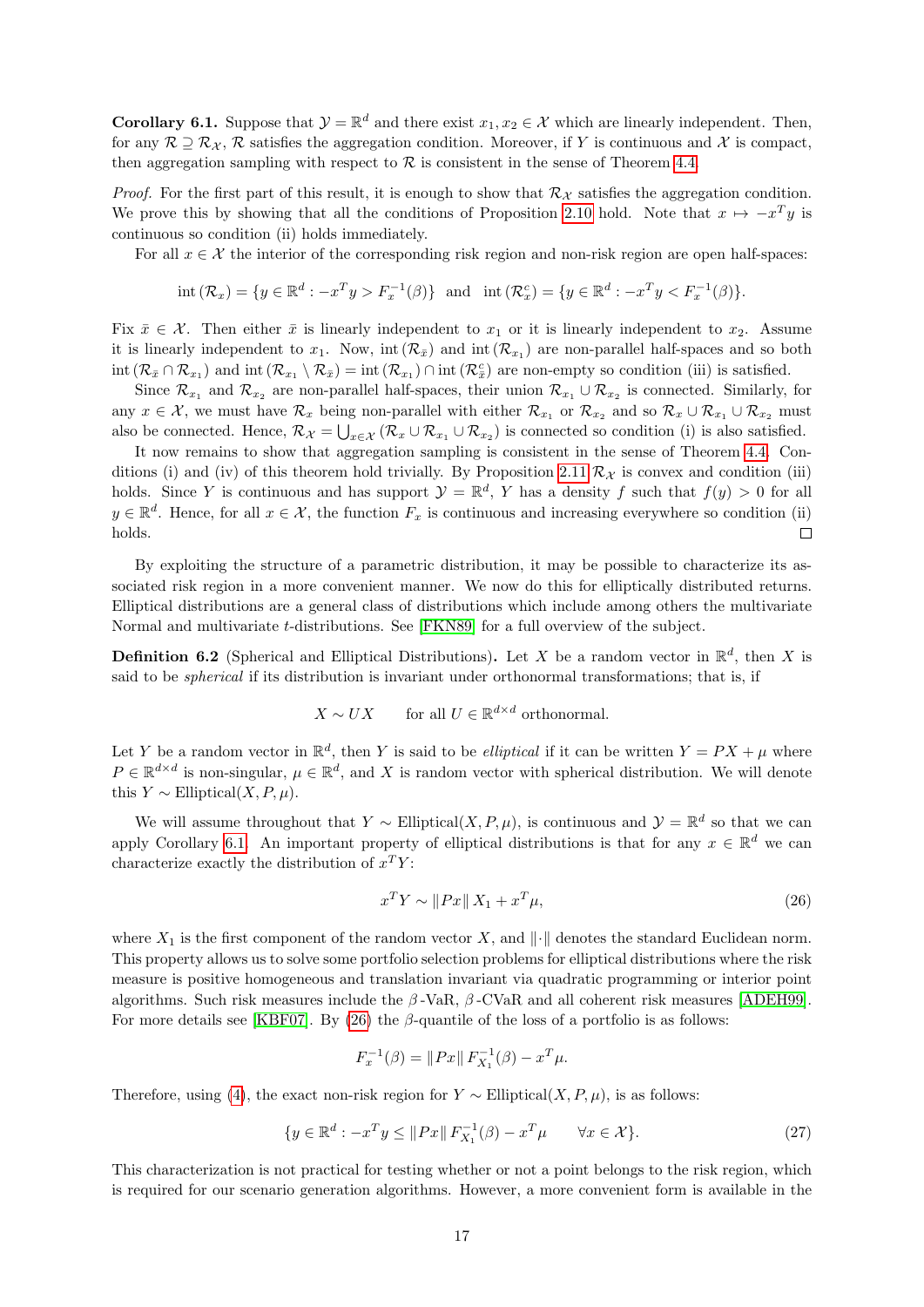case where  $\mathcal{X} \subset \mathbb{R}^d$  is convex. Before stating the result, we recall the required concept of a projection onto a convex set.

**Definition 6.3** (Projection). Let  $C \subset \mathbb{R}^d$  be a closed convex set. Then for any point  $y \in \mathbb{R}^d$ , we define the projection of y onto C to be the unique point  $p_C(y) \in C$  such that  $\inf_{x \in C} ||x - y|| = ||p_C(y) - y||$ .

By a slight abuse of notation, for a set  $\mathcal{A} \subset \mathbb{R}^d$  and a matrix  $T \in \mathbb{R}^{d \times d}$ , we write  $T(\mathcal{A}) := \{Ty : y \in \mathcal{A}\}$ A}. Finally, recall that the conic hull of a set  $A \subset \mathbb{R}^d$ , which we denote conic  $(A)$ , is the smallest convex cone containing A.

**Theorem 6.4.** Suppose  $\mathcal{X} \subset \mathbb{R}^d$  is a convex set, then the exact non-risk region in [\(27\)](#page-16-2) can be written as follows:

<span id="page-17-0"></span>
$$
\mathcal{R}_{\mathcal{X}}^c = P^T \left( \{ \tilde{y} : \| p_{K'}(\tilde{y} - \mu) \| \le F_{X_1}^{-1}(\beta) \} \right) \tag{28}
$$

where  $K' = PK$  and  $K = \text{conic } (\mathcal{X})$ .

*Proof.* The result follows directly from Corollary [B.5](#page-26-0) in Appendix [B](#page-24-0) by taking  $\alpha = F_{X_1}^{-1}(\beta)$ .  $\Box$ 

In general, to test whether a point belongs to the risk region we need to calculate the projections of points onto a cone. For details on how this is done see [\[Ujv07,](#page-22-5) [FTW15\]](#page-20-10). However, if we take  $\mathcal{X} = \mathbb{R}^d$ , then the set [\(28\)](#page-17-0) can be easily shown to simplify to an ellipsoid:

<span id="page-17-1"></span>
$$
\mathcal{R}^c_{\mathbb{R}^d} = \{ y \in \mathbb{R}^d : (y - \mu)^T \Sigma^{-1} (y - \mu) \le F_{X_1}^{-1} (\beta)^2 \}.
$$
 (29)

where  $\Sigma = P^T P$ . Note that by [\(6\)](#page-4-6) we have  $\mathcal{R}_{\mathcal{X}} \subset \mathcal{R}_{\mathbb{R}^d}$  and so  $\mathcal{R}_{\mathbb{R}^d}$  is always a risk region for this problem.

As discussed in Section [3](#page-7-0) on scenario generation, the greater the probability of the non-risk region, the greater the benefit of our methodology over regular sampling. To gauge the utility of our methodology we calculate the probability of the region [\(29\)](#page-17-1) for the Normal distribution. If  $Y \sim \mathcal{N}(\mu, \Sigma)$  this can be calculated exactly:

$$
\mathbb{P}\left((Y-\mu)^{T}\Sigma^{-1}(Y-\mu)\leq \Phi^{-1}(\beta)^{2}\right) = \mathbb{P}\left(X^{T}X\leq \Phi^{-1}(\beta)^{2}\right) \quad \text{where } Y = PX + \mu
$$

$$
= \mathbb{P}\left(\chi_{d}^{2} \leq \Phi^{-1}(\beta)^{2}\right),\tag{30}
$$

where  $\Phi$  is the distribution function of the standard Normal distribution. That is, the probability of the non-risk region is invariant to the mean and covariance and can be calculated from a  $\chi_d^2$  distribution function.

Suppose now that  $\mathcal{X} = \{x \in \mathbb{R}^d : \sum_{i=1}^d x_i = 1, x \geq 0\}$ , that is, we forbid short-selling. The probability of the risk region is now no longer invariant to the covariance of the risk region and so for simplicity we assume that  $Y \sim \mathcal{N}(0, I_d)$  where  $I_d$  denotes the  $d \times d$  identity matrix. In this case we have  $K = \mathbb{R}^d_+$ ,  $K' = \mathbb{R}^d_+$ , and  $p_{K'}(y) = y_+$  where  $y_+ = \max(0, y)$ . Hence, the non-risk region can be written as:

<span id="page-17-3"></span><span id="page-17-2"></span>
$$
\mathcal{R}_{\mathcal{X}}^c = \{ y \in \mathbb{R}^d : \|y_+\| \le \Phi^{-1}(\beta) \}. \tag{31}
$$

A scenario set constructed via aggregation sampling with the non-risk region [\(31\)](#page-17-2) is shown in Fig-ure [2a.](#page-18-1) In Figure [2](#page-18-1) we have plotted the probability of the non-risk region for  $Y \sim \mathcal{N}(0, I_d)$  for a range of dimensions, for the cases where  $K = \mathbb{R}^d$  and  $K = \mathbb{R}^d_+$ , and  $\beta = 0.95$  and  $\beta = 0.99$ . For the cases where  $K = \mathbb{R}^d$ , we can calculate the probabilities directly from the formula [\(30\)](#page-17-3). For the cases where  $K = \mathbb{R}^d_+$ , the probability of the set [\(31\)](#page-17-2) cannot be calculated analytically and so we again resort to Monte Carlo simulation.

The plot again shows that the probability of the non-risk region converges to zero as we increase the dimension of the problem. For the cases where  $K = \mathbb{R}^d$ , the convergence is so quick that even for relatively small dimensions the probability of the non-risk region is tiny, rendering the benefit of our methodology negligible. For  $K = \mathbb{R}^d_+$  the probability of the non-risk region is higher and decays at a much slower rate as the dimension increases. This underlines the importance of making use of our constraints for finding a risk region.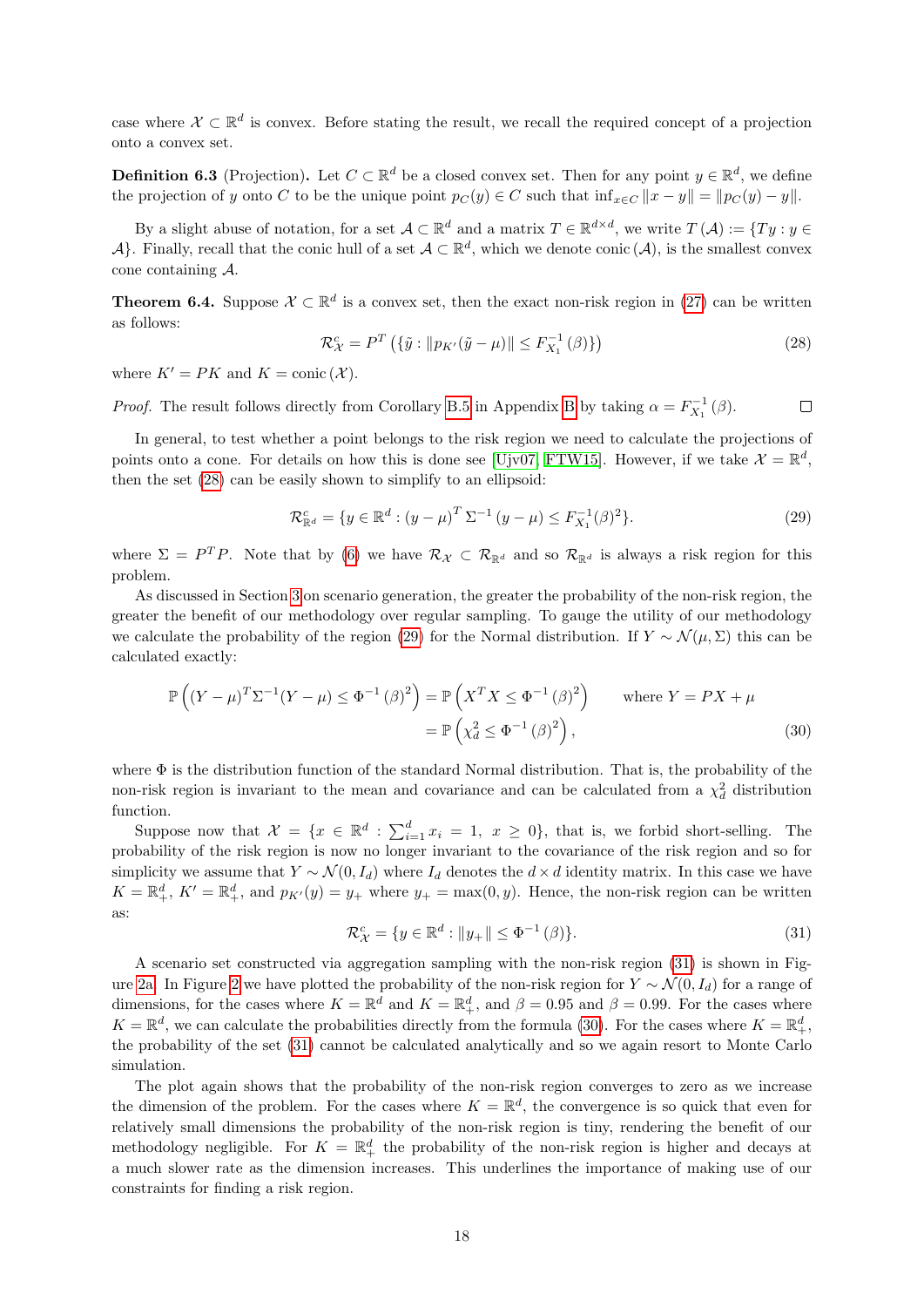<span id="page-18-1"></span>

<span id="page-18-2"></span>(b) Probability of non-risk region

Figure 2: Non-risk region for multivariate Normal random vector

# <span id="page-18-0"></span>7 Numerical tests

In this section, we test the performance of the aggregation sampling algorithm from Section [3](#page-7-0) for the risk regions presented in Sections [5](#page-13-0) and [6](#page-15-0) against basic sampling. To allow us to directly compare the performance for risk regions of monotonic loss functions and the exact risk regions for the portfolio selection problem, we use a portfolio selection problem with constraints to preclude short-selling. In this case, the loss function is monotonic decreasing.

### 7.1 Experimental Set-up

For our numerical tests we use the following problem:

$$
\begin{aligned}\n\text{minimize } \beta \text{-CVaR}(-x^T Y) \\
\text{subject to } \mathbb{E}\left[x^T Y\right] \ge t.\n\end{aligned} \tag{P}
$$

We will in particular assume that the asset returns follow a Normal distribution, that is  $Y \sim \mathcal{N}(\mu, \Sigma)$ . We fit these distributions from monthly return data from between January 2007 and December 2016 for randomly selected companies in the FTSE 100 index. We use the target expected return  $t = 0.01$  which is feasible for the constructed problems.

This problem has been constructed so that we can easily calculate exactly the optimality gap of any candidate portfolio  $x \geq 0$ . The following formula is easily verified by recalling that for continuous probability distributions, the  $\beta$ -CVaR is just the conditional expectation of the random variable above the  $\beta$ -quantile (see [\[RU00\]](#page-21-2) for instance):

$$
\beta \text{-CVaR}(-x^T Y) = (1 - \beta)\mu^T x + \sqrt{x^T \Sigma x} \int_{\Phi^{-1}(\beta)}^{\infty} z \, d\Phi(z) \tag{32}
$$

where  $\Phi$  denotes the distribution function of the standard Normal distribution. The problem  $(P)$  can therefore be solved exactly using an interior point algorithm.

We are interested in the quality and stability of the solutions that are yielded by our method as compared to sampling. To this end, in each experiment, for a range of scenario set sizes, we construct 50 scenario sets using sampling and aggregation sampling, solve the resulting problems, and calculate the optimality gaps for the solutions that these yield. If any constructed scenario set has an expected return which makes the problem infeasible, we discard it and sample a new set.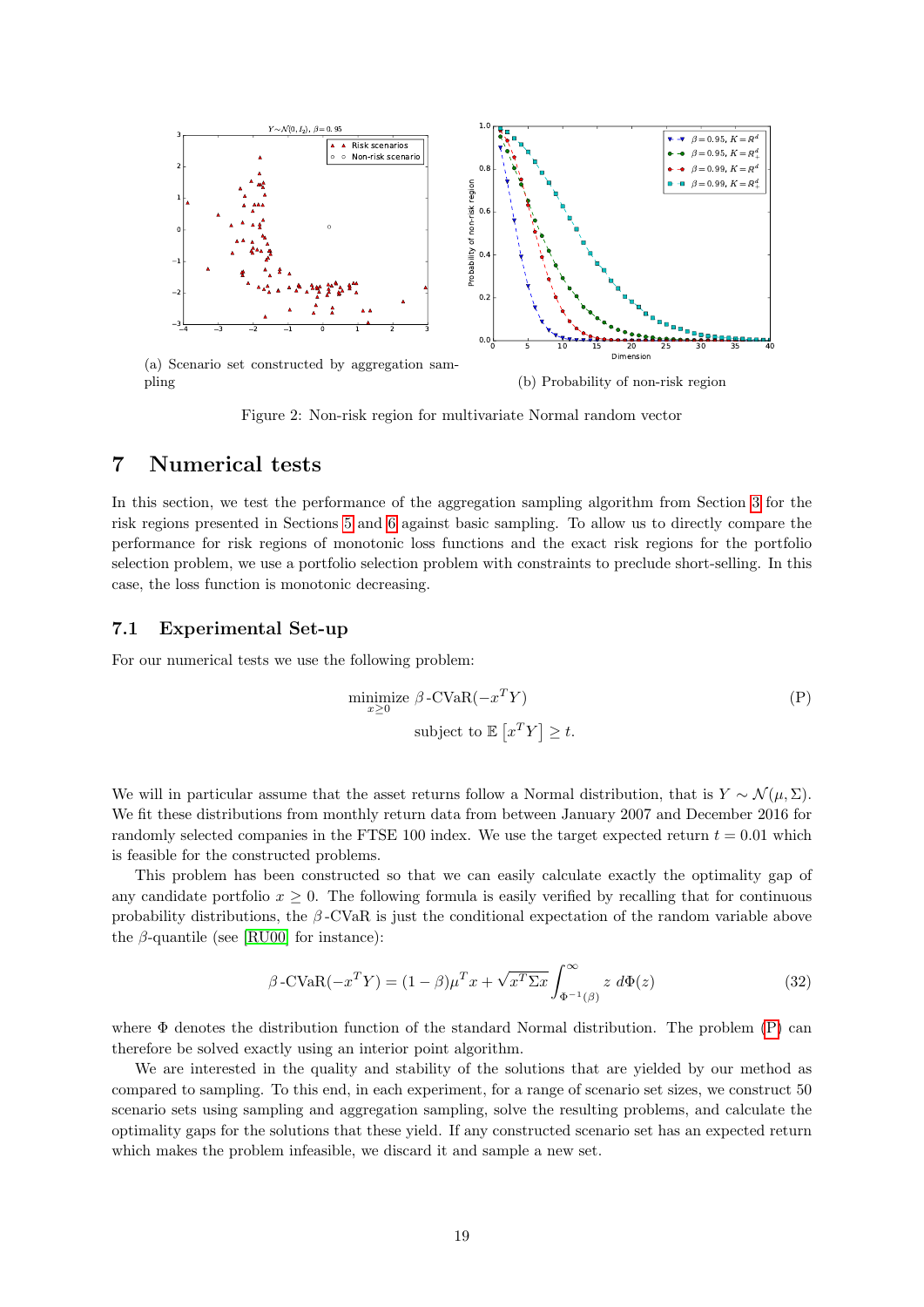### 7.2 Results

In Figure [3](#page-19-1) are presented the results of these stability tests for two different problems. In the first problem we have  $d = 5$  and  $\beta = 0.95$ . In the second problem we have  $d = 10$  and  $\beta = 0.99$ . For each scenario set size we have plotted the mean optimality gap with a 95% error bar. In the legend of each plot we have also given the estimated probability of the aggregation regions, q.

In both cases, both aggregation sampling methods outperform basic sampling for all scenario set sizes in terms of mean and standard error of the calculated optimality gaps. This is because for aggregation sampling we are effectively sampling more scenarios compared with basic sampling. Aggregation sampling with the conservative and exact non-risk regions are on a par in terms of mean optimality gap, but use of the exact risk region yields a smaller standard error. The improved performance of aggregation sampling with the exact non-risk region can be expected given that its probability is greater than that of the conservative risk region which gives a greated effective sample size.

<span id="page-19-1"></span>

Figure 3: Error bar plot of optimality gaps yielded by sampling and aggregation sampling

# <span id="page-19-0"></span>8 Conclusions

In this paper we have demonstrated that for stochastic programs which use a tail risk measure, a significant portion of the support of the random variables in the problem do not participate in the calculation of that tail risk measure, whatever feasible decision is used. As a consequence, for scenariobased problems, if we concentrate our scenarios in the region of the distribution which is important to the problem, the risk region, we can represent the uncertainty in our problem in a more parsimonious way, thus reducing the computational burden of solving it.

We have proposed and analyzed two specific methods of scenario generation using risk regions: aggregation sampling and aggregation reduction. Both of these methods were shown to be more effective as the probability of the non-risk region increases: in essence the higher this probability the more redundancy there is in the original distribution. Therefore, our methodology becomes more valuable as as our problem becomes more constrained, and as the level of the tail-risk increases, since these changes cause the probability of the non-risk region to decrease.

The application of our methodology relies on having a convenient characterisation of a risk region. For portfolio selection problems we derived the exact risk region when returns have an elliptical distribution. However, a characterisation of the exact risk region will generally not be possible. Nevertheless, it is suffiecient to have a conservative risk region. For stochastic programs with monotonic loss functions, a wide class which includes some network design problems, we were able to derive such a region.

The effectiveness of our methodology depends on the probability of the aggregation region, that is the exact or conservative non-risk region used in our scenario generation algorithms. We observed that for both the stochastic programs with monotonic loss function and portfolio selection problems that this probability tends to zero as the dimension of the random vector in the problem increases. However, in some circumstances this effect is mitigated. In the case of monotonic loss functions we observed that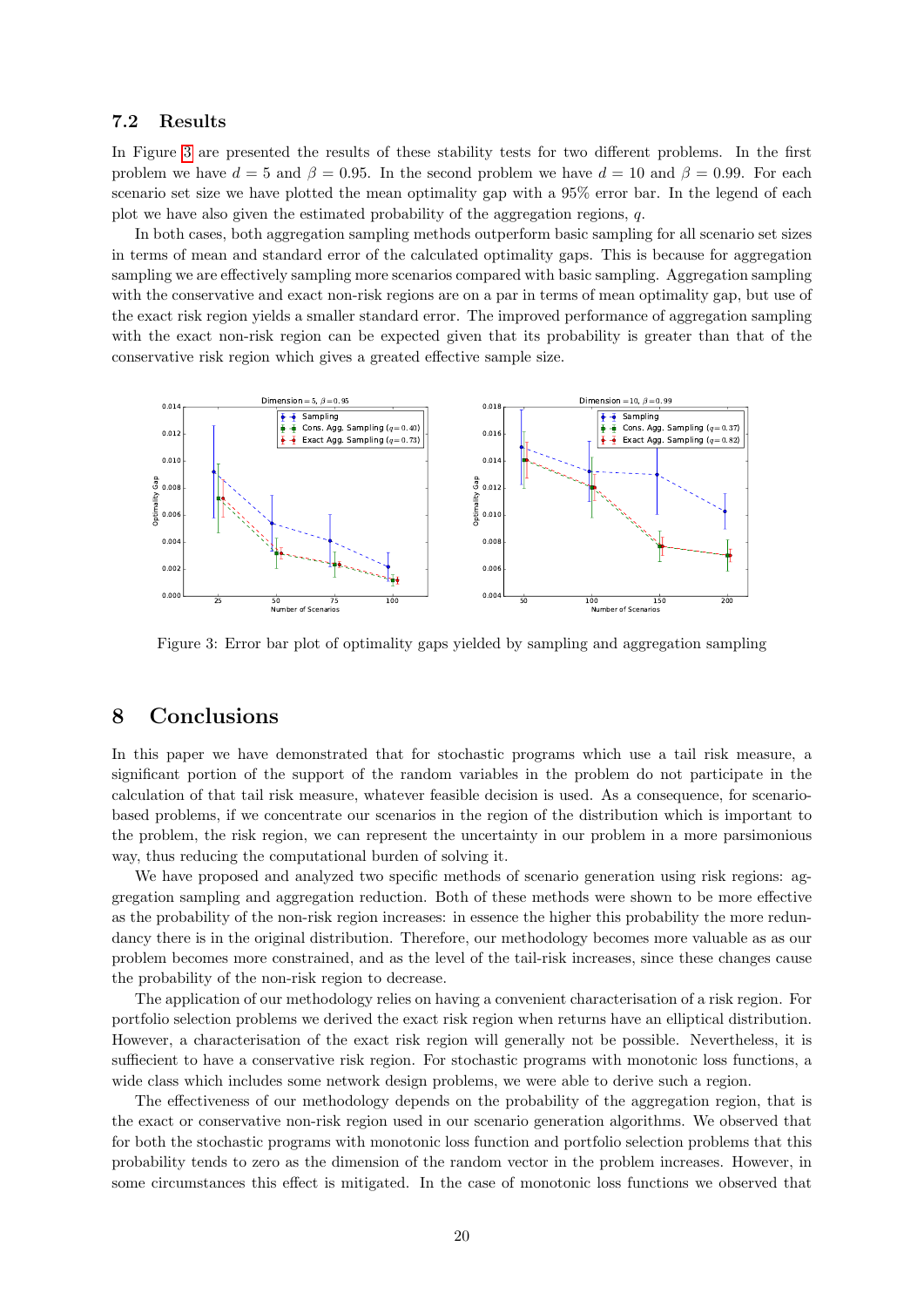small positive correlations slowed down this convergence, and in the portfolio selection problem, the addition of positivity constraints had a similar effect.

We tested the performance of our aggregation sampling algorithm for portfolio selection problems using both the exact non-risk region and the conservative risk region for monotonic loss functions. This demonstrated a significant improvement on the performance of basic sampling, particularly when an exact non-risk region was used.

The methodology has much potential. For some small to moderately-sized network design problems this methodology could yield much better solutions. In particular the methodology is agnostic to the presence of integer variables, and so this methodology could be used to solve difficult integer programs.

In the paper [\[FTW15\]](#page-20-10) we demonstrate that our methodology may be applied to more difficult and realistic portfolio selection problems such as those involving integer variables, and for which the asset returns are no longer elliptically distributed. In the same paper we also discuss some of the technical issues involved in applying the method, such as finding the conic hull of the feasible region, and methods of projecting points onto this. We also investigate the use of artificial constraints as a way of making our methodology more effective.

# Acknowledgments

We would like to thank Burak Buke for bringing our attention to the connection between aggregation sampling and renewal-reward processes.

# References

- <span id="page-20-4"></span>[ADEH99] P. Artzner, F. Delbaen, J. Eber, and D. Heath. Coherent measures of risk. Mathematical Finance, 9(3):203–228, 1999.
- <span id="page-20-5"></span>[AT02] Carlo Acerbi and Dirk Tasche. On the coherence of expected shortfall. Journal of Banking & Finance, 26(7):1487–1503, 2002.
- <span id="page-20-3"></span>[Bil95] Patrick Billingsley. Probability and Measure. Wiley, New York, NY, 3rd edition, 1995.
- <span id="page-20-6"></span>[BL97] John R. Birge and François Louveaux. *Introduction to stochastic programming*. Springer-Verlag, New York, 1997.
- <span id="page-20-0"></span>[DG90] George B Dantzig and Peter W Glynn. Parallel processors for planning under uncertainty. Annals of Operations Research, 22(1):1–21, 1990.
- <span id="page-20-9"></span>[FKN89] Kai-Tai Fang, Samuel Kotz, and Kai Wang Ng. Symmetric Multivariate and Related Distributions (Chapman & Hall/CRC Monographs on Statistics & Applied Probability). Chapman and Hall/CRC, 11 1989.
- <span id="page-20-1"></span>[FR14] Yonghan Feng and Sarah M. Ryan. Solution sensitivity-based scenario reduction for stochastic unit commitment. Computational Management Science, pages 1–34, 2014.
- <span id="page-20-10"></span>[FTW15] Jamie Fairbrother, Amanda Turner, and Stein W. Wallace. Scenario generation for portfolio selection problems with tail risk measure. ArXiv e-print 1511.04935, November 2015.
- <span id="page-20-2"></span>[GBM12] Raquel García-Bertrand and Roberto Mínguez. Iterative scenario based reduction technique for stochastic optimization using conditional value-at-risk. Optimization and Engineering, Online First, 2012.
- <span id="page-20-8"></span>[GS01] G. Grimmett and D. Stirzaker. Probability and Random Processes. Probability and Random Processes. OUP Oxford, 2001.
- <span id="page-20-7"></span>[Hig98] Julia L Higle. Variance reduction and objective function evaluation in stochastic linear programs. INFORMS Journal on Computing, 10(2):236–247, 1998.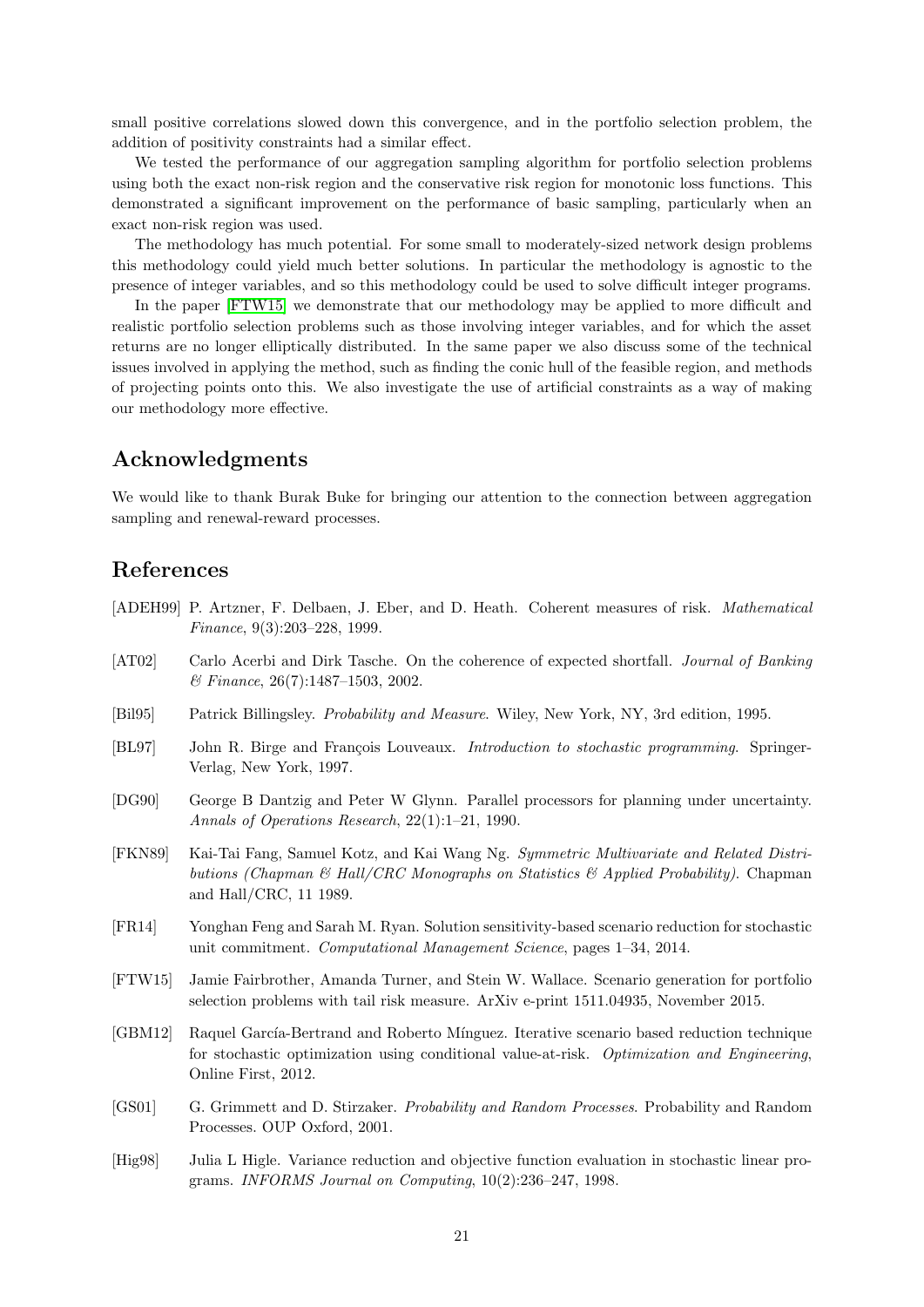- <span id="page-21-11"></span>[HKW03] Kjetil Høyland, Michal Kaut, and Stein W. Wallace. A heuristic for moment-matching scenario generation. Computational Optimization and Applications, 24(2–3):169–185, 2003.
- <span id="page-21-8"></span>[HR09] Holger Heitsch and Werner Römisch. Scenario tree reduction for multistage stochastic programs. Computational Management Science, 6(2):117–133, 2009.
- <span id="page-21-9"></span>[HW01] K. Høyland and S. W. Wallace. Generating scenario trees for multistage decision problems. Management Science, 47(2):295–307, 2001.
- <span id="page-21-1"></span>[Jor96] P. Jorion. Value at Risk: The New Benchmark for Controlling Market Risk. Irwin Professional, 1996.
- <span id="page-21-18"></span>[KBF07] Bahar Kaynar, S¸ Ilker Birbil, and J.B.G. Frenk. Application of a general risk management model to portfolio optimization problems with elliptical distributed returns for risk neutral and risk averse decision makers. Technical report, Erasmus Research Institute of Management, 2007.
- <span id="page-21-3"></span>[KR93] Alan J. King and R. Tyrrell Rockafellar. Asymptotic theory for solutions in statistical estimation and stochastic programming. Math. Oper. Res., 18(1):148–162, 1993.
- <span id="page-21-0"></span>[KW07] Michal Kaut and Stein W. Wallace. Evaluation of scenario-generation methods for stochastic programming. Pacific Journal of Optimization, 3(2):257–271, 2007.
- <span id="page-21-12"></span>[KW11] Michal Kaut and Stein W. Wallace. Shape-based scenario generation using copulas. Computational Management Science, 8(1–2):181–199, 2011.
- <span id="page-21-5"></span>[LSW06] Jeff Linderoth, Alexander Shapiro, and Stephen Wright. The empirical behavior of sampling methods for stochastic programming. Annals of Operations Research, 142(1):215–241, 2006.
- <span id="page-21-10"></span>[Mar52] H.M. Markowitz. Portfolio selection. Journal of Finance, 7:77–91, 1952.
- <span id="page-21-6"></span>[MMW99] W.K. Mak, D.P. Morton, and R.K. Wood. Monte Carlo bounding techniques for determining solution quality in stochastic programs. Operations Research Letters, 24:47–56, 1999.
- <span id="page-21-13"></span>[OR02] Włodzimierz Ogryczak and Andrzej Ruszczyński. Dual stochastic dominance and related mean-risk models. SIAM J. Optim., 13(1):60–78 (electronic), 2002.
- <span id="page-21-7"></span>[Pfl01] G. C. Pflug. Scenario tree generation for multiperiod financial optimization by optimal discretization. Mathematical Programming, 89(2):251–271, 2001.
- <span id="page-21-2"></span>[RU00] R. Tyrrell Rockafellar and Stan Uryasev. Optimization of conditional value-at-risk. The Journal of Risk, 2(3):21–41, 2000.
- <span id="page-21-15"></span>[RU02] R. Tyrrell Rockafellar and Stan Uryasev. Conditional value-at-risk for general loss distributions. Journal of Banking & Finance, 26(7):1443–1471, 2002.
- <span id="page-21-14"></span>[RU13] R. Tyrrell Rockafellar and Stan Uryasev. The fundamental risk quadrangle in risk management, optimization and statistical estimation. Surveys in Operations Research and Management Science, 18(1–2):33–53, 2013.
- <span id="page-21-17"></span>[SDR09] Alexander Shapiro, Darinka Dentcheva, and Andrzej Ruszczyński. Lectures on Stochastic Programming: Modeling and Theory, volume 9 of MPS-SIAM Series on Optimization. SIAM, Philadelphia, 2009.
- <span id="page-21-16"></span>[Ser80] R.J. Serfling. Approximation Theorems of Mathematical Statistics. Wiley Series in Probability and Statistics - Applied Probability and Statistics Section Series. Wiley, 1980.
- <span id="page-21-4"></span>[Sha03] Alexander Shapiro. Monte Carlo sampling methods. In A. Ruszczyński and A. Shapiro, editors, Stochastic Programming, volume 10 of Handbooks in Operations Research and Management Science, chapter 6, pages 353–425. Elsevier Science B.V., Amsterdam, 2003.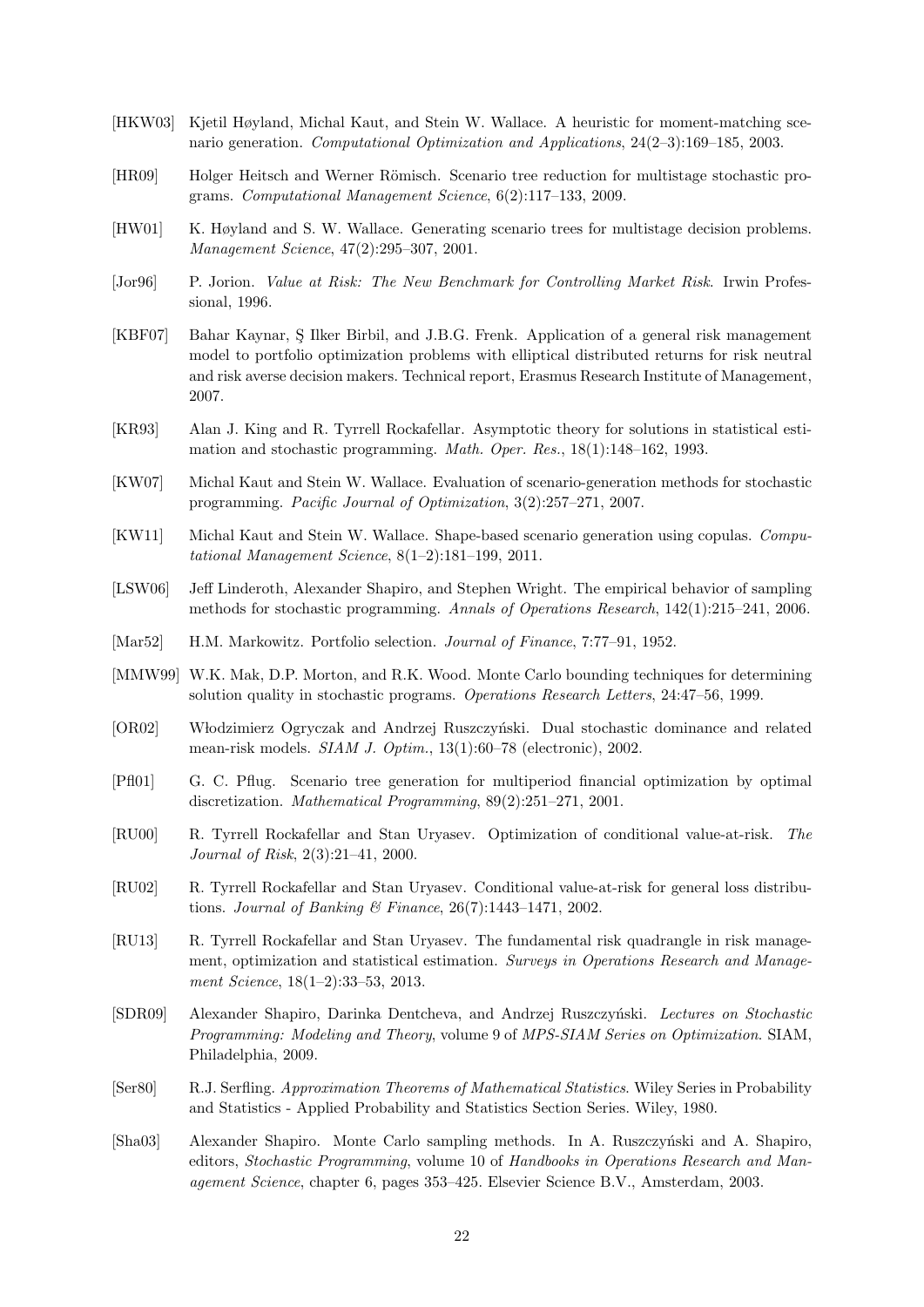- <span id="page-22-1"></span>[Tas02] Dirk Tasche. Expected shortfall and beyond. Journal of Banking & Finance, 26(7):1519–1533, 2002.
- <span id="page-22-5"></span>[Ujv07] Miklós Ujvári. On the projection onto a finitely generated cone. Acta Cybernetica, 2007.
- <span id="page-22-0"></span>[ZW15] Yifei Zhao and Stein W. Wallace. A heuristic for the single-product capacitated facility layout problem with random demand. EURO Journal on Transportation and Logistics, 4(3):379–398, 2015.

# <span id="page-22-2"></span>A Continuity of Distribution and Quantile Functions

Throughout we use the following set-up:  $\mathcal{X} \subset \mathbb{R}^k$  a decision space, Y a random vector with support  $\mathcal{Y} \subset \mathbb{R}^d$  defined on a probability space  $(\Omega, \mathcal{B}, \mathbb{P})$ , and a cost function  $f: \mathcal{X} \times \mathbb{R}^d \to \mathbb{R}$ . The quantity is  $f(x, Y)$  is assumed to be measurable for all  $x \in \mathcal{X}$ . In this appendix we prove a series of technical results related to the continuity of the distribution and quantile functions for  $f(x, Y)$ . These are required for the proofs in Section [4.](#page-9-0)

The following elementary result concerns the continuity of an expectation function.

<span id="page-22-6"></span>**Proposition A.1.** Suppose for  $g : \mathcal{X} \times \mathcal{Y} \to \mathbb{R}$ , and a given  $\bar{x} \in \mathcal{X}$  the following holds:

- (i)  $x \mapsto g(x, Y)$  is continuous at  $\bar{x}$  with probability 1.
- (ii) There exists a neighborhood W of  $\bar{x}$  and integrable  $h : \mathcal{Y} \to \mathbb{R}$  such that for all  $x \in W$  we have  $g(x, Y) \leq h(Y)$  with probability 1.

Then,  $x \mapsto \mathbb{E} [q(x, Y)]$  is continuous at  $\bar{x}$ .

*Proof.* Let  $(x_k)_{k=1}^{\infty}$  be some sequence in X such that  $x_k \to \bar{x}$  as  $k \to \infty$ . Without loss of generality  $x_k \in W$  for all  $k \in \mathbb{N}$ . By assumption (i), almost surely we have  $g(x_k, Y) \to f(\bar{x}, Y)$  as  $k \to \infty$ . Using assumption (ii) we can apply the Lebesgue theorem of dominated convergence so that:

$$
\lim_{k \to \infty} \mathbb{E}\left[g(x_k, Y)\right] = \mathbb{E}\left[\lim_{k \to \infty} g(x_k, Y)\right]
$$

$$
= \mathbb{E}\left[g(\bar{x}, Y)\right]
$$

and hence  $x \mapsto \mathbb{E} [g(x, Y)]$  is continuous at  $\bar{x}$ .

The continuity of the distribution function immediately follows from the above proposition.

<span id="page-22-3"></span>**Corollary A.2.** Suppose for a given  $\bar{x} \in \mathcal{X}$  that  $x \mapsto f(x, Y)$  is continuous with probability 1 at  $\bar{x}$ , and for  $z \in \mathbb{R}$  the distribution function  $F_{\bar{x}}$  is continuous at z. Then,  $x \mapsto F_x(z)$  is continuous at  $\bar{x}$ .

*Proof.* Let  $g(x, Y) = \mathbb{1}_{\{f(x, Y) \leq z\}}$  so that  $F_x(z) = \mathbb{E}[g(x, Y)]$ . The function  $g(x, Y)$  is clearly dominated by the integrable function  $h(Y) = 1$ . It is therefore enough to show that  $x \mapsto g(x, Y)$  is almost surely continuous at  $\bar{x}$  as the result will then follow from Proposition [A.1.](#page-22-6)

Since  $F_{\bar{x}}$  is continuous at z, we must have  $\mathbb{P}(f(\bar{x}, Y) = z) = 0$ . Almost surely, we have that for  $\omega \in \Omega$ that  $x \mapsto f(x, Y(\omega))$  is continuous at  $\bar{x}$ . Let's first assume that  $f(\bar{x}, Y(\omega)) > z$ . In this case, there exist some neighborhood V of  $\bar{x}$  such that  $x \in V \Rightarrow f(x, Y(\omega)) > z$ , which in turn implies  $|g(x, Y) - g(\bar{x}, Y)| =$ 0. Hence  $x \mapsto g(x, Y(\omega))$  is continuous at  $\bar{x}$ . The same argument holds if  $f(\bar{x}, Y(\omega)) < z$ . Hence, with probability 1,  $x \mapsto q(x, Y)$  is continuous at  $\bar{x}$ .  $\Box$ 

Continuity of the quantile function follows from the continuity of the distribution function but requires that the distribution function is strictly increasing at the required quantile.

<span id="page-22-4"></span>**Proposition A.3.** Suppose for some  $\bar{x} \in \mathcal{X}$ , and  $z = F_{\bar{x}}^{-1}(\beta)$  that the conditions of Corollary [A.2](#page-22-3) hold, and in addition that  $F_{\bar{x}}$  is strictly increasing at  $F_{\bar{x}}^{-1}(\beta)$ , that is for all  $\epsilon > 0$ 

$$
F_{\bar{x}}\left(F_{\bar{x}}^{-1}(\beta)-\epsilon\right) < \beta < F_{\bar{x}}\left(F_{\bar{x}}^{-1}(\beta)+\epsilon\right).
$$

Then  $x \mapsto F_x^{-1}(\beta)$  is continuous at  $\bar{x}$ .

 $\Box$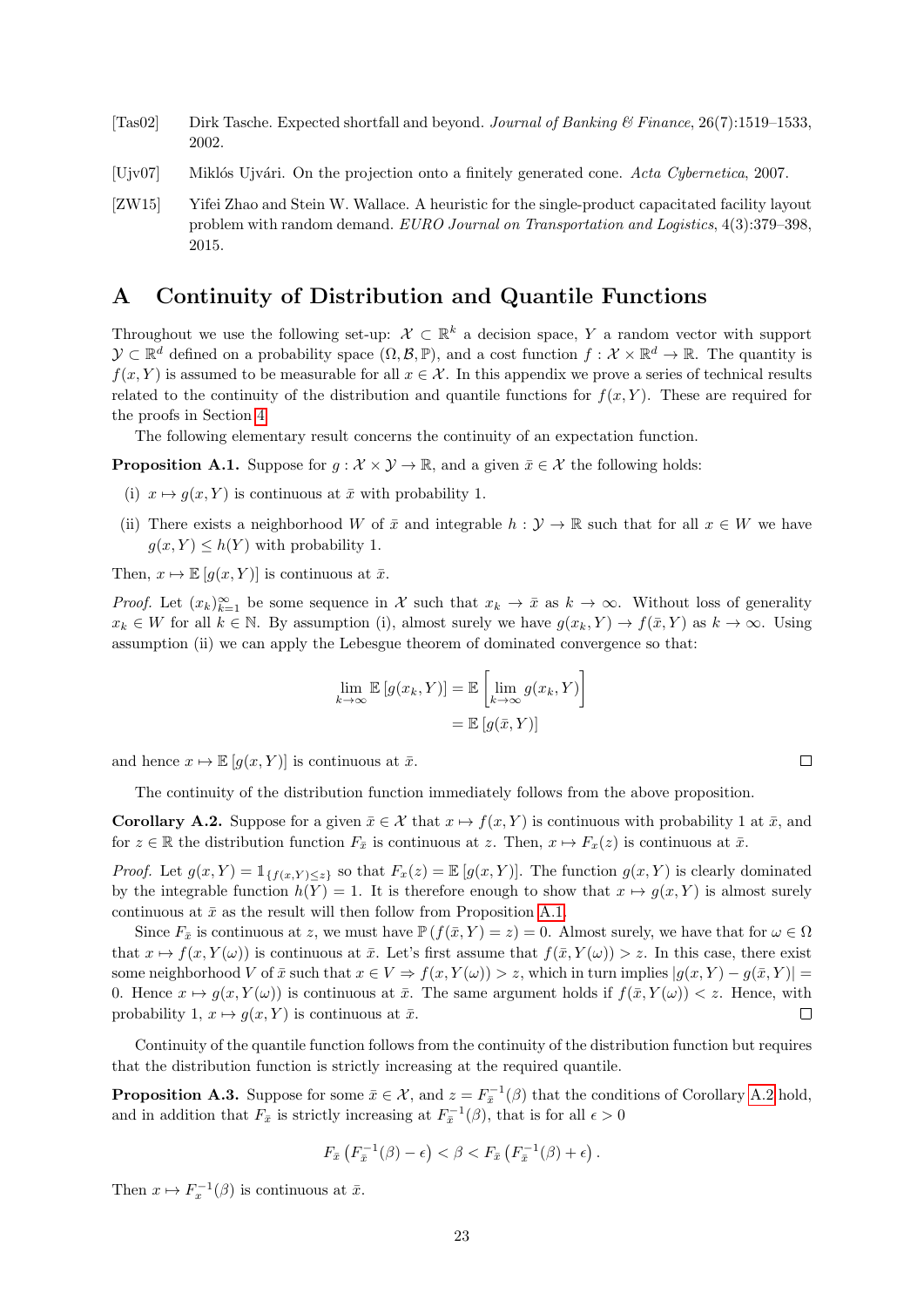*Proof.* Assume  $x \mapsto F_x^{-1}(\beta)$  is not continuous at  $\bar{x}$ . This means there exists  $\epsilon > 0$  such that for all neighborhoods W of  $\bar{x}$ 

there exists  $x' \in W$  such that  $|F_{\overline{x}}^{-1}(\beta) - F_{x'}^{-1}(\beta)| > \epsilon$ .

Now set,

$$
\gamma := \min \{ \beta - F_{\bar{x}} \left( F_{\bar{x}}^{-1}(\beta) - \epsilon \right), F_{\bar{x}} \left( F_{\bar{x}}^{-1}(\beta) + \epsilon \right) - \beta \} > 0 \quad \text{since } F_{\bar{x}} \text{ strictly increasing at } F_{\bar{x}}^{-1}(\beta) .
$$

By the continuity of  $x \mapsto F_x\left(F_{\bar{x}}^{-1}(\beta)\right)$  at  $\bar{x}$  there exists W a neighborhood of  $\bar{x}$ , such that:

<span id="page-23-1"></span>
$$
x \in W \Longrightarrow \left| F_x \left( F_{\bar{x}}^{-1}(\beta) \right) - F_{\bar{x}} \left( F_{\bar{x}}^{-1}(\beta) \right) \right| < \gamma. \tag{33}
$$

But for the  $x'$  identified above That is,

$$
F_{x'}^{-1}(\beta) < F_{\bar{x}}^{-1}(\beta) - \epsilon \qquad \text{or} \qquad F_{x'}^{-1}(\beta) > F_{\bar{x}}^{-1}(\beta) + \epsilon
$$

and so given that  $F_{\bar{x}}$  is non-decreasing, and by the definition of  $\gamma$  we must have:

$$
\left| F_{\bar{x}}\left( F_{\bar{x}}^{-1}(\beta) \right) - F_{\bar{x}}\left( F_{x'}^{-1}(\beta) \right) \right| \ge \gamma
$$

which contradicts [\(33\)](#page-23-1).

Recall, that for a sequence of i.i.d. random vectors  $Y_1, Y_2, \ldots$  with the same distribution as Y, we define the sampled distribution function as follows:

$$
F_{n,x}(z) := \frac{1}{n} \sum_{i=1}^n \mathbb{1}_{\{f(x,Y_i) \leq z\}}.
$$

The final result concerns the continuity of the sampled distribution function.

<span id="page-23-0"></span>**Lemma A.4.** Suppose for  $g : \mathcal{X} \times \mathcal{Y} \to \mathbb{R}$ , and  $\bar{x} \in \mathcal{X}$  the conditions from Proposition [A.1](#page-22-6) hold. Then for all  $\epsilon > 0$  there exists a neighborhood W, of  $\bar{x}$ , such that with probability 1

$$
\limsup_{n \to \infty} \sup_{x \in W \cap \mathcal{X}} \left| \frac{1}{n} \sum_{i=1}^{n} g(x, Y_i) - \frac{1}{n} \sum_{i=1}^{n} g(\bar{x}, Y_i) \right| < \epsilon
$$

In particular, if  $x \mapsto f(x, Y)$  is continuous at  $\bar{x}$  with probability 1 and  $F_{\bar{x}}$  is continuous at  $z \in \mathbb{R}$  then for all  $\epsilon > 0$  there exists a neighborhood W, of  $\bar{x}$  such that with probability 1

<span id="page-23-3"></span>
$$
\limsup_{n \to \infty} \sup_{x \in W \cap \mathcal{X}} |F_{n,x}(z) - F_{n,\bar{x}}(z)| < \epsilon.
$$
\n(34)

Proof. Fix  $\bar{x} \in \mathcal{X}$ , and  $\epsilon > 0$ . Let  $(\gamma_k)_{k=1}^{\infty}$  be any sequence of positive numbers converging to zero and define

$$
V_k := \{ x \in \mathcal{X} : ||x - \bar{x}|| \le \gamma_k \},
$$
  

$$
\delta_k(Y) := \sup_{x \in V_k} |g(x, Y) - g(\bar{x}, Y)|.
$$

Note first that the quantity  $\delta_k(Y)$  is Lebesgue measurable (see [\[SDR09,](#page-21-17) Theorem 7.37] for instance). By assumption (1) the mapping  $x \mapsto g(x, Y)$  is continuous at  $\bar{x}$  with probability 1, hence  $\delta_k(Y) \to 0$  almost surely as  $k \to \infty$ . Now, since  $|g(x, Y)| \le h(Y)$  we must have  $|\delta_k(Y)| \le 2h(Y)$ , therefore, by the Lebesgue dominated convergence theorem, we have that

<span id="page-23-2"></span>
$$
\lim_{k \to \infty} \mathbb{E} \left[ \delta_k(Y) \right] = \mathbb{E} \left[ \lim_{k \to \infty} \delta_k(Y) \right] = 0. \tag{35}
$$

 $\Box$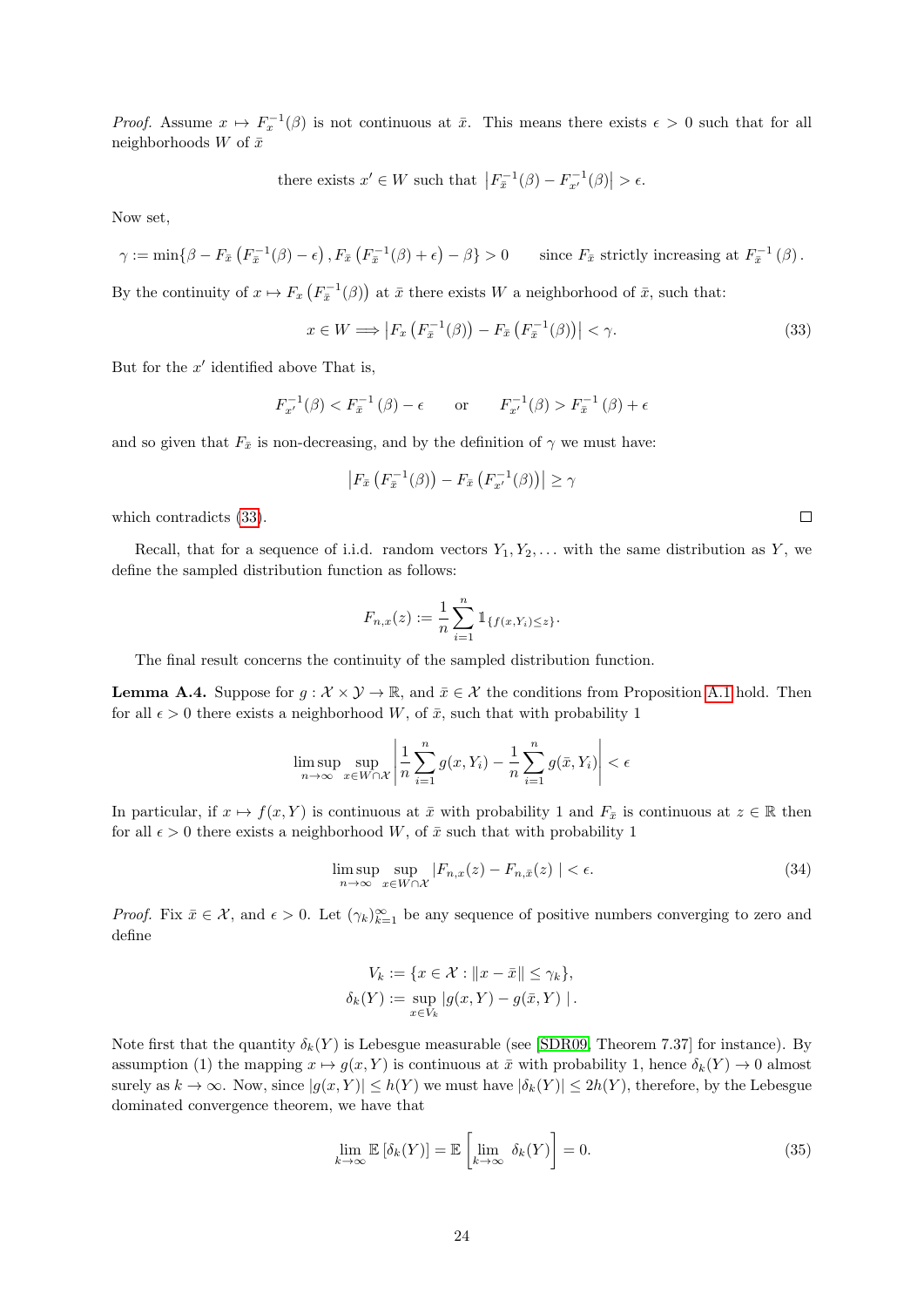Note also that

$$
\sup_{x \in V_k} \left| \frac{1}{n} \sum_{i=1}^n g(x, Y_i) - \frac{1}{n} \sum_{i=1}^n g(\bar{x}, Y_i) \right| \leq \frac{1}{n} \sum_{i=1}^n \sup_{x \in V_k} |g(x, Y_i) - g(\bar{x}, Y_i)|
$$

and so

$$
\sup_{x \in V_k} \left| \frac{1}{n} \sum_{i=1}^n g(x, Y_i) - \frac{1}{n} \sum_{i=1}^n g(\bar{x}, Y_i) \right| \leq \frac{1}{n} \sum_{i=1}^n \delta_k(Y_i).
$$

Since the sequence of random vectors  $Y_1, Y_2, \ldots$  is i.i.d. we have by the strong law of large numbers that the right-hand side of [\(36\)](#page-24-1) converges with probability 1 to  $\mathbb{E}[\delta_k(Y)]$  as  $n \to \infty$ . Hence, with probability 1

<span id="page-24-1"></span>
$$
\limsup_{n \to \infty} \sup_{x \in V_k} \left| \frac{1}{n} \sum_{i=1}^n g(x, Y_i) - \frac{1}{n} \sum_{i=1}^n g(\bar{x}, Y_i) \right| \leq \mathbb{E} \left[ \delta_k(Y) \right]. \tag{36}
$$

 $\Box$ 

By [\(35\)](#page-23-2) we can pick  $k \in \mathbb{N}$  such that  $\mathbb{E}[\delta_k(Y)] < \epsilon$  and so setting  $W = V_k$  we have by [\(36\)](#page-24-1) with probability 1

$$
\limsup_{n \to \infty} \sup_{x \in W \cap \mathcal{X}} \left| \frac{1}{n} \sum_{i=1}^n g(x, Y_i) - \frac{1}{n} \sum_{i=1}^n g(\bar{x}, Y_i) \right| < \epsilon.
$$

The result [\(34\)](#page-23-3) follows immediately as the special case  $g(x, Y) = \mathbb{1}_{\{f(x, Y) \leq z\}}$ .

### <span id="page-24-0"></span>B Convex cone results

The results in this appendix relate to the characterization of the non-risk region for the portfolio selection problem with elliptically distributed returns. This first result allows for an exact characterization of this region for the unconstrained portfolio selection problem.

<span id="page-24-2"></span>**Proposition B.1.** Suppose  $\alpha > 0, \mu \in \mathbb{R}^d$  and  $P \in \mathbb{R}^{d \times d}$ . Then, for all  $y \in \mathbb{R}^d$ :

$$
\left(y^{T} - \mu\right)\Sigma^{-1}\left(y - \mu\right) \leq \alpha^{2} \Longleftrightarrow x^{T}\left(y - \mu\right) \leq \|Px\| \quad \alpha \qquad \forall x \in \mathbb{R}^{d},\tag{37}
$$

where  $\Sigma = P^T P$ .

*Proof.* Assume without loss of generality that  $\mu = 0$ . So we have to prove:

$$
y^T \Sigma^{-1} y \le \alpha^2 \Longleftrightarrow x^T y \le \sqrt{x^T \Sigma x} \ \alpha \ \forall x \in \mathbb{R}^d. \tag{38}
$$

We first prove the forward implication. We do this by proving the converse, that is, we suppose for some  $y \in \mathbb{R}^d$  that there exists  $\tilde{x} \in \mathbb{R}^d$  such that  $\tilde{x}^T y > ||P\tilde{x}|| \alpha$ . First, set  $y_0 = \frac{\Sigma \tilde{x} \alpha}{||P\tilde{x}||} = \frac{\Sigma \tilde{x} \alpha}{\sqrt{\tilde{x}^T \Sigma}}$  $\frac{\Sigma \tilde{x} \alpha}{\tilde{x}^T \Sigma \tilde{x}}$ . Now,

$$
y_0 \Sigma^{-1} y_0 = \frac{\tilde{x}^T \Sigma^T \Sigma^{-1} \Sigma \tilde{x} \alpha^2}{\tilde{x}^T \Sigma \tilde{x}} = \alpha^2 \text{ and } \tilde{x}^T y_0 = \tilde{x}^T \frac{\Sigma \tilde{x} \alpha}{\sqrt{\tilde{x}^T \Sigma \tilde{x}}} = \sqrt{\tilde{x}^T \Sigma \tilde{x}} \alpha = ||P\tilde{x}|| \alpha.
$$

That is,  $y_0$  satisfies the inequalities of this Proposition with equality. Note that we also have,

 $(y - y_0)^T \Sigma^{-1} (y - y_0) > 0$  since  $\Sigma^{-1}$  is positive definite.

Expanding and rearranging this expression we have,

$$
y^T \Sigma^{-1} y - 2y_0^T \Sigma^{-1} y + y_0 \Sigma^{-1} \tilde{y}_0 > 0
$$
  
\n
$$
\Leftrightarrow \qquad y^T \Sigma^{-1} y - 2 \frac{\alpha}{\sqrt{\tilde{x}^T \Sigma \tilde{x}}} \tilde{x}^T y + \alpha^2 > 0
$$
  
\n
$$
\Rightarrow \qquad y \Sigma^{-1} y > \alpha^2 \qquad \text{since } \tilde{x}^T y > \|Px\| \ \alpha.
$$

We now prove the backwards implication. We again do this by proving the converse, in this case,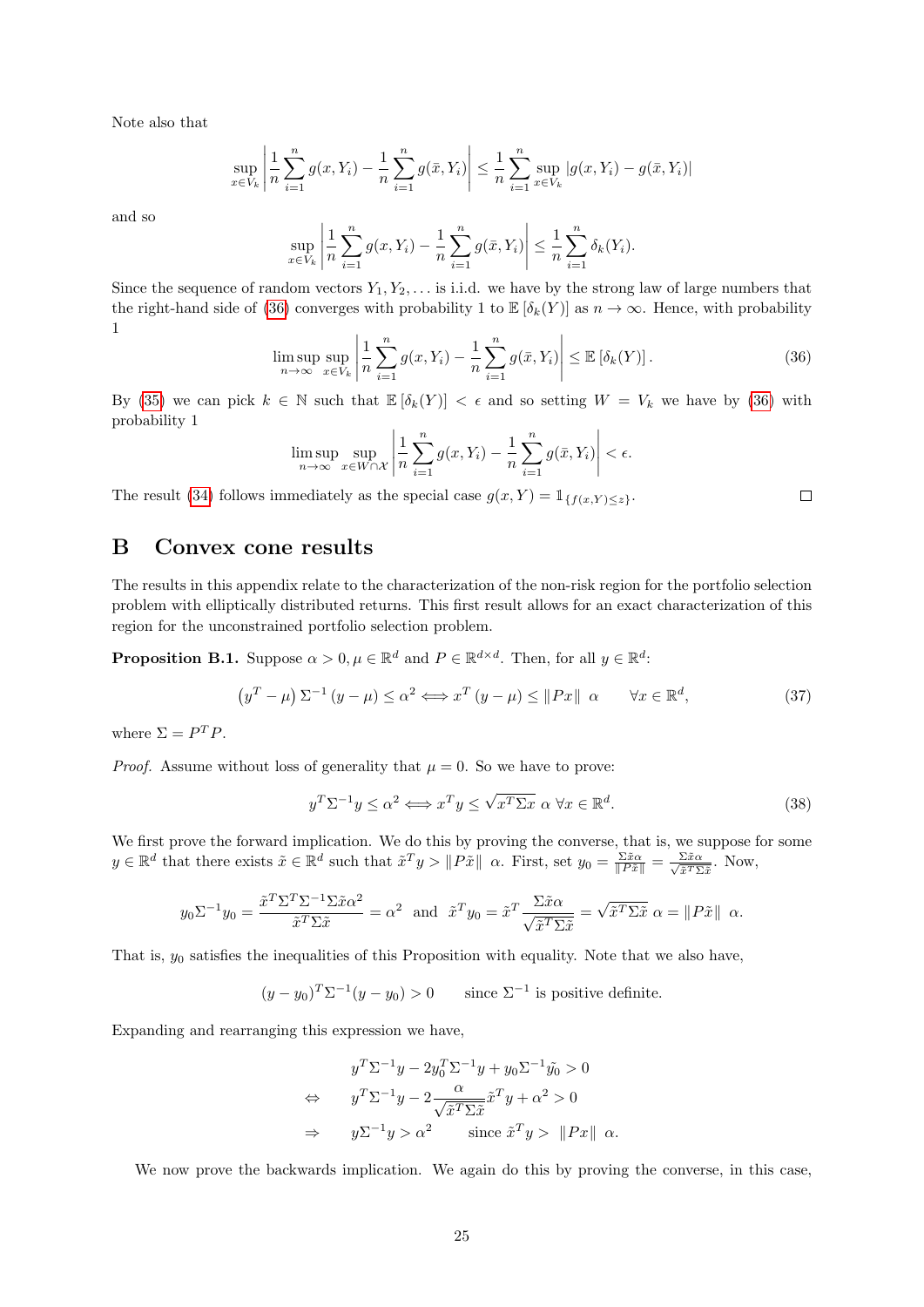that if  $y^T \Sigma^{-1} y > \alpha^2$  then there exists  $\tilde{x} \in \mathbb{R}^d \setminus \{0\}$  such that  $\tilde{x}^T y > \sqrt{x^T \Sigma x} \alpha$ . Let  $\tilde{x} = \Sigma^{-1} y$ , then,

$$
\tilde{x}^T y = y^T \Sigma^{-1} y = \underbrace{\sqrt{y^T \Sigma^{-1} y}}_{= \sqrt{\tilde{x}^T \Sigma \tilde{x}}} \underbrace{\sqrt{y^T \Sigma^{-1} y}}_{> \alpha} > \sqrt{\tilde{x}^T \Sigma \tilde{x}} \alpha = ||Px|| \alpha.
$$

The following two propositions give properties about projections onto convex cones which are required in the proof of the main results of this appendix.

<span id="page-25-1"></span>**Proposition B.2.** Suppose  $K \subset \mathbb{R}^d$  is a convex cone, then, for all  $y \in \mathbb{R}^d$ :

$$
p_K(y)^T (y - p_K(y)) = 0
$$

*Proof.* First note that we must have  $p_K(y)^T y \geq 0$ . If this is not the the case then

$$
||y - p_K(y)||^2 = ||p_K(y)||^2 - 2p_K(y)^T y + ||y||^2 > ||y||^2 = ||y - 0||^2
$$

which contradicts the definition of  $p_K(y)$  since  $0 \in K$ . Now assume that  $p_K(y)^T (y - p_K(y)) \neq 0$ , and set  $\tilde{x} = \frac{p_K(y)^T y}{\ln x (y)^{1/2}}$  $\frac{p_K(y)^{-}y}{\|p_K(y)\|^2} p_K(y) \in K$ . Now,

$$
p_K(y)^T(\tilde{x} - y) = p_K^T y - p_K^T y = 0.
$$

By assumption  $p_k^T y \neq ||p_K(y)||^2$ , and so  $\tilde{x} \neq p_K(y)$ , hence

$$
\|p_K(y) - y\|^2 = \left\|(p_K(y) - \tilde{x}) + (\tilde{x} - y)\right\|^2
$$
  
= 
$$
\|(p_K(y) - \tilde{x})\|^2 - 2\underbrace{(p_K(y) - \tilde{x})^T(\tilde{x} - y)}_{=0} + \left\|(\tilde{x} - y)\right\|^2 > \left\|(\tilde{x} - y)\right\|^2
$$

which, again, contradictions the definition of  $p_K(y)$  since  $\tilde{x} \in K$ .

<span id="page-25-0"></span>**Proposition B.3.** Suppose  $K \subset \mathbb{R}^d$  be a convex cone and  $x \in K$ . Then for any  $y \in \mathbb{R}^d$ 

$$
x^T y \le x^T p_K(y).
$$

*Proof.* The result holds trivially if  $y \in K$  so we assume  $y \notin K$ . Assume there exists  $\tilde{x} \in K$  such that  $\tilde{x}^T y > \tilde{x}^T p_K(y)$ . For all  $0 \leq \lambda \leq 1$  we have  $\lambda x + (1 - \lambda) p_K(y) \in K$ . Now,

$$
\begin{aligned} \left\| (\lambda \tilde{x} + (1 - \lambda)p_K(y)) - y \right\|^2 - \left\| y - p_K(y) \right\|^2 &= \lambda^2 \left\| \tilde{x} - p_K(y) \right\|^2 + 2\lambda (\tilde{x} - p_K(y))^T (p_K(y) - y) \\ &= \lambda^2 \left\| \tilde{x} - p_K(y) \right\|^2 - 2\lambda \underbrace{\tilde{x}^T (y - p_K(y))}_{\text{> 0 by assumption}}. \end{aligned}
$$

That is, for  $0 < \lambda < \frac{\tilde{x}^{T}(y-p_{K}(y))}{2\|p_{K}(y)-\tilde{x}\|}$  we have  $\|\lambda \tilde{x} + (1-\lambda)p_{K}(y) - y\| < \|y-p_{K}(y)\|$  which contradicts the definition of  $p_K(y)$ .

The next two results generalize Proposition [B.1](#page-24-2) to the case where  $x \in \mathbb{R}^d$  is restricted to a convex cone. The first describes the region in the case where  $P = I$ , and the second generalizes the result to any non-singular matrix. In particular, it is Corollary [B.5](#page-26-0) that allows us to characterize the non-risk region of portfolio selection problem for a convex feasible region.

<span id="page-25-2"></span>**Theorem B.4.** Suppose  $\mathcal{X} \subset \mathbb{R}^d$  is convex, and let  $\mathcal{A} := \{y : x^T y \le ||x|| \mid \alpha \ \forall x \in \mathcal{X}\}\$ and  $\mathcal{B} := \{y : x^T y \le ||x|| \mid \alpha \ \forall x \in \mathcal{X}\}\$  $\|p_K(y)\| \leq \alpha\}$  where  $K = \text{conic } (\mathcal{X})$ . Then,  $\mathcal{A} = \mathcal{B}$ .

*Proof.* ( $\mathcal{B} \subseteq \mathcal{A}$ )

 $\Box$